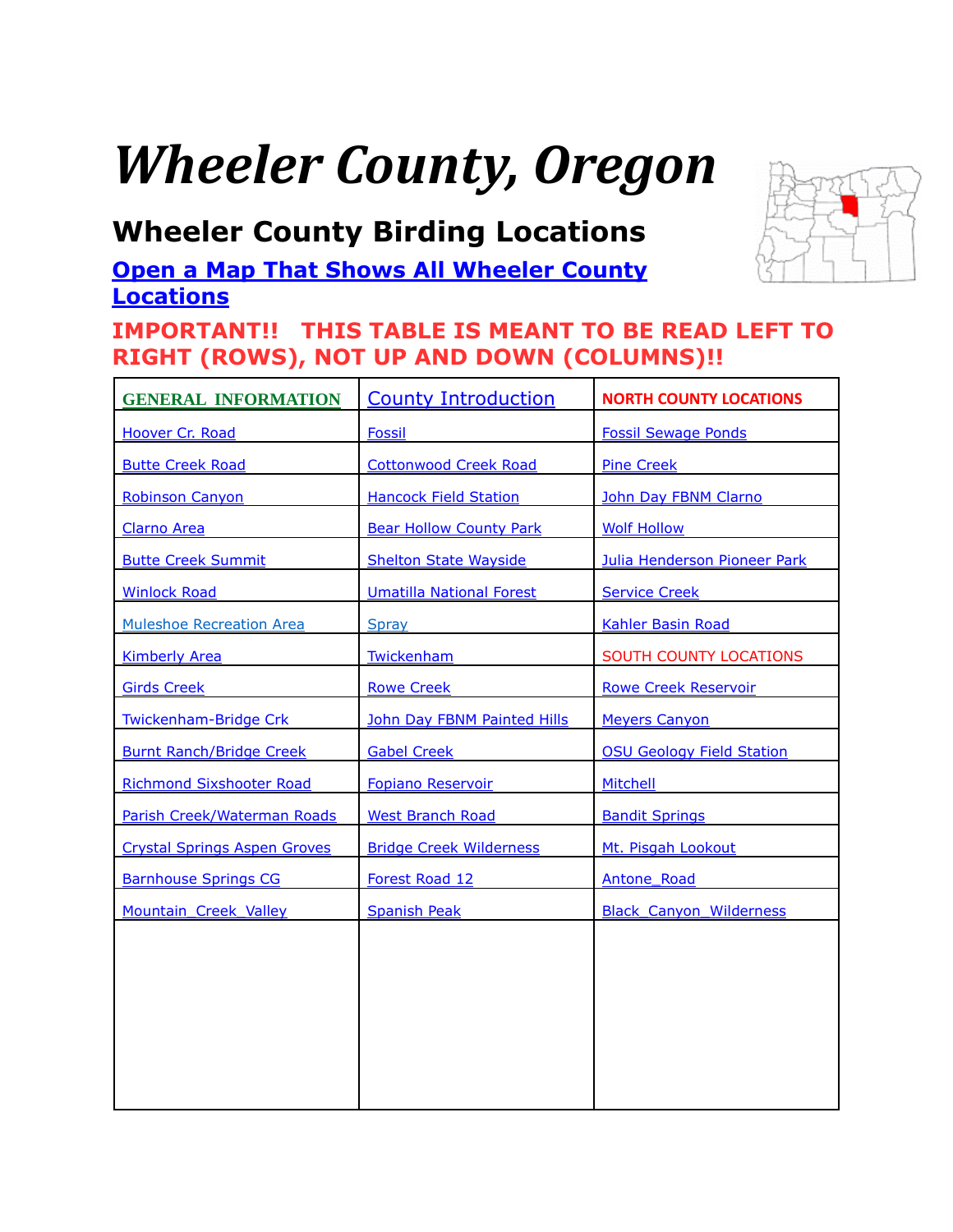| If you have only a short time in our county, try these locations first! |                                |                                     |                                 |  |
|-------------------------------------------------------------------------|--------------------------------|-------------------------------------|---------------------------------|--|
| <b>SPRING</b>                                                           | Cottonwood Cr./Pine Cr.        | <b>Crystal Springs Aspen Groves</b> | <b>Shelton State Wayside</b>    |  |
| <b>SUMMER</b>                                                           | <b>Barnhouse Springs CG</b>    | <b>Meyers Canyon</b>                | <b>Fossil Sewage Ponds</b>      |  |
| <b>FALL</b>                                                             | <b>Bridge Creek Wilderness</b> | <b>Fopiano Reservoir</b>            | Julia Henderson Pioneer<br>Park |  |
| <b>WINTER</b>                                                           | <b>Fossil</b>                  | <b>Mitchell</b>                     | <b>Antone Road</b>              |  |

**Author(s):** Joel Geier, Paul Sullivan, Linda Fink, Chuck Gates **County Seat:** Fossil

**County Size:** 1,715 Square Miles

**High Elevation:** Spanish Peak (6,871 feet)

**Rarities:** Boreal Owl, Broad-tailed Hummingbird, Eastern Phoebe, Red-eyed Vireo, Blue Jay, Northern Mockingbird, Brown Thrasher, Tennessee Warbler, Black-and-White Warbler, Black-throated Sparrow, Rose-breasted Grosbeak, Common Grackle, Common Redpoll

**Top County Lister:** Donna Lusthoff (216) **Year List Record:** Craig Corder & Judy Stevens 1996 (196) **County Contact Person:** Email [Paul Sullivan](mailto:paultsullivan@onlinenw.com)

### **[Return To Top](#page-0-0)**

<span id="page-1-0"></span>**Introduction**: Wheeler is Oregon's least populated county, with fewer than 1500 residents. The only towns with food, gas, and lodging are Fossil, Mitchell, and Spray.

This is a rugged landscape of mountains, canyons, and badlands with scattered agricultural land along some of the valleys. Bird habitats range from dense lodge pole pine at high elevations and ponderosa pine forest at midelevations, through juniper woodlands and big sagebrush to sagebrush steppe, basalt rimrock, and nearly barren badlands in the Painted Hills area.

The county has no large lakes, so water birds are found mainly along the John Day River, small reservoirs including Painted Cove, Fopiano and Fort Creek reservoirs, or the Fossil sewage ponds.

### <span id="page-1-1"></span>**Hoover Creek Road/Hoover Creek Reservoir [Return To Top](#page-0-0)**

DeLorme (copyright 2001) Pg 84 D-4 DeLorme (copyright 2008) Pg 72 F-5 **geographic coordinates** 45°01'33.4"N 120°13'01.1"W [\(45.025948, -120.216985\)](https://www.google.com/maps/place/45°01)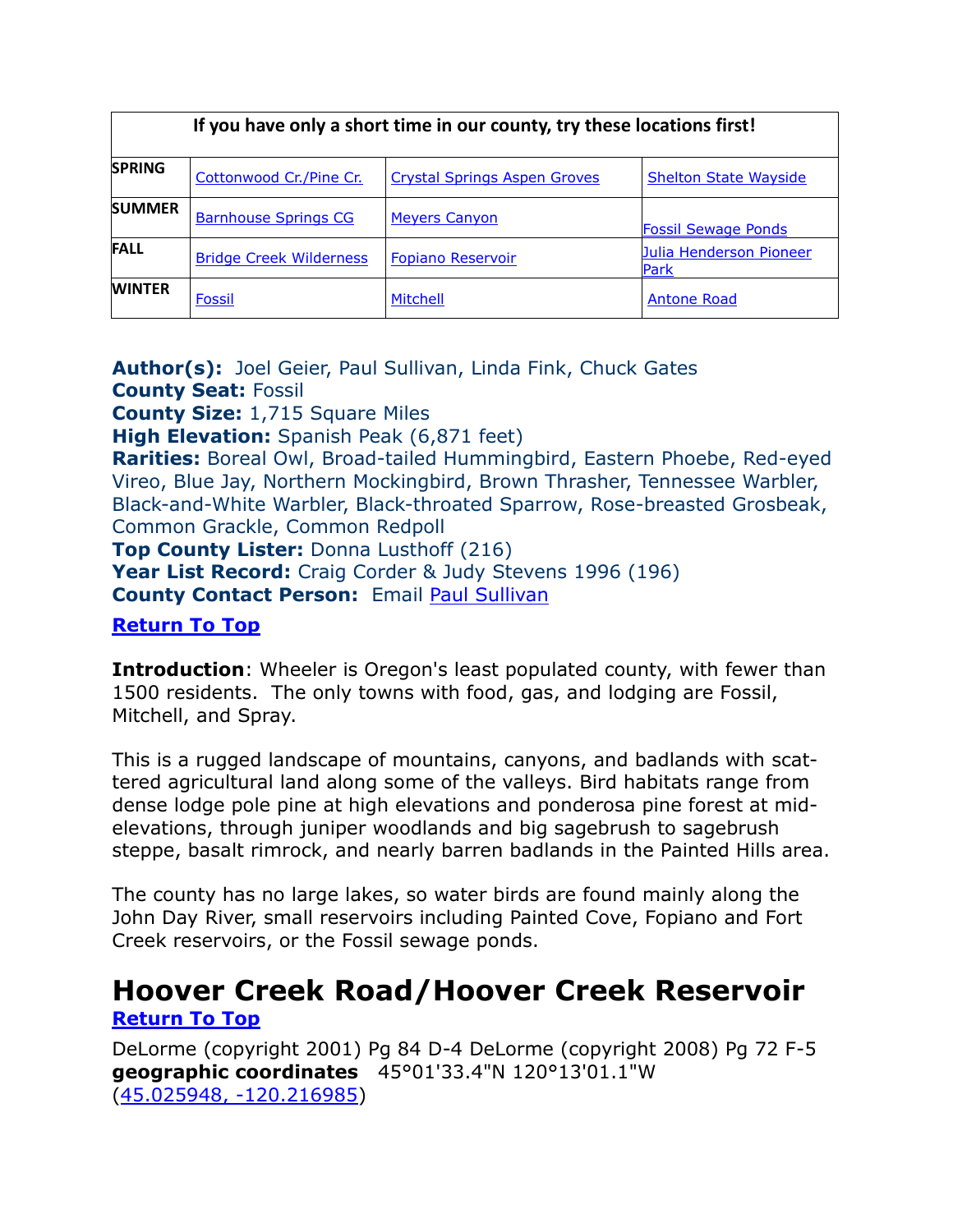[eBird Hotspot Checklist for Hoover Creek Road and Reservoir](http://ebird.org/ebird/hotspot/L2800035?yr=all&m=&rank=mrec)

**Location:** Take Hwy 19 north out of Fossil for about 1 mile and look for Hoover Creek as it crosses under the road. About a mile and a half farther, you will see Hoover Cr. Road. Take this road about 1.8 miles and you will see a large pond on your right after a farm house. This is Hoover Reservoir [\(45.029097, -120.185863\)](https://www.google.com/maps/place/45°01). This body of water is on private land so please bird from the road.

**Habitat and Birds:** The riparian area along the creek is good for migrants or the occasional Spotted Towhee. Listen for Pinyon Jays along Hoover Creek Road. Hoover Creek Reservoir can have just about any kind of waterfowl on it.

## <span id="page-2-0"></span>**Fossil [Return To Top](#page-0-0)**

DeLorme (copyright 2001) Pg 80 A-4 DeLorme (copyright 2008) Pg 76 A-5 **geographic coordinates** 44°59'57.3"N 120°12'53.7"W [\(44.999244, -120.214905\)](https://www.google.com/maps/place/44°59)

[View A Google Map](http://maps.google.com/maps/ms?hl=en&ie=UTF8&msa=0&msid=108036481085398338899.00046f8f40f9f20651838&ll=45.001527,-120.215578&spn=0.052133,0.13175&z=14)

### [City Information](http://www.citytowninfo.com/places/oregon/fossil)

**Location:** Coming from the west, Fossil is 48 miles from Hwy 97. From Hwy 97 near Willowdale, take Hwy 293 to Antelope and then Hwy 218 to Fossil. Coming from the Columbia River, and I-84, take exit 137 at Arlington. Travel on Hwy 19 south for 58 miles to Fossil (most of this route is in Gilliam County so check the Gilliam page for all the good spots to bird along the way).

**Habitat and Birds:** Look for both Eurasian Collared-Dove and Western Scrub-Jay in this little town. Harris's Sparrow, Evening Grosbeak, and Blue Jay have also been seen in town. Things as different as Mountain Quail and Solitary Sandpiper have been found here.

### <span id="page-2-1"></span>**Fossil Sewage Ponds [Return To Top](#page-0-0)**

DeLorme (copyright 2001) Pg 80 A-4 DeLorme (copyright 2008) Pg 76 A-5 **geographic coordinates** 45°00'18.4"N 120°13'50.9"W [\(45.005118, -120.230801\)](https://www.google.com/maps/place/45°00)

[View A Google Map](http://maps.google.com/maps/ms?hl=en&ie=UTF8&msa=0&msid=108036481085398338899.00046f8f40f9f20651838&ll=45.001527,-120.215578&spn=0.052133,0.13175&z=14)

[eBird Hotspot Checklist for Fossil Sewage Ponds](http://ebird.org/ebird/hotspot/L1661839?yr=all&m=&rank=mrec)

**Location:** In Fossil, take Hwy 19 NW until you leave town. Just a short distance from town are two ponds that are raised above the road on the left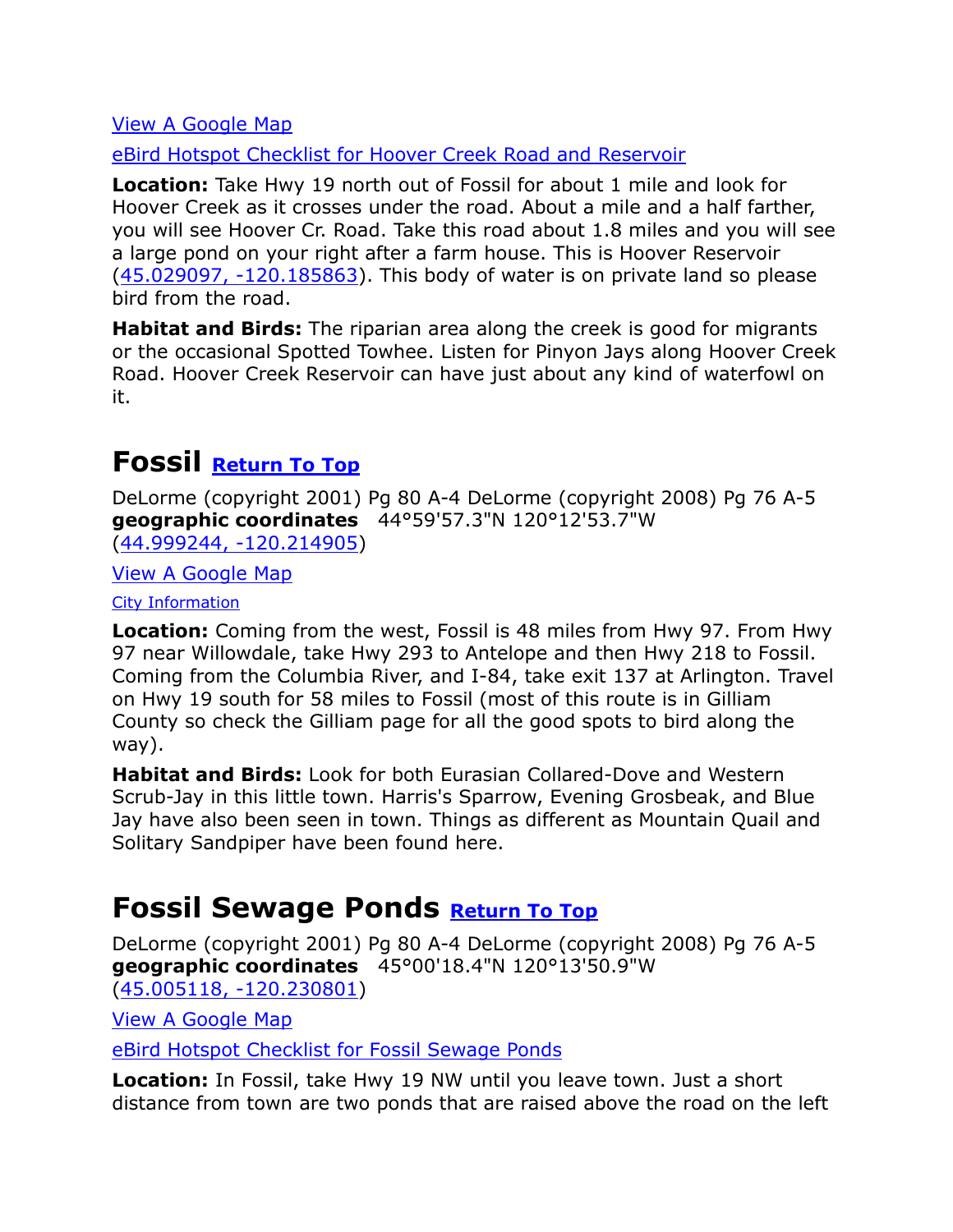side of the road. One pond is several hundred yards past the other. The upper pond is much easier to view than the pond nearest to town.

**Habitat and Birds:** Birds here include a variety of ducks and grebes. Look for phalaropes, peeps, and the occasional tern.

## <span id="page-3-0"></span>**Butte Creek Road [Return To Top](#page-0-0)**

DeLorme (copyright 2001) Pg 80 A-4 DeLorme (copyright 2008) Pg 76 A-5 **geographic coordinates** 45°00'09.5"N 120°13'43.2"W [\(45.002637, -120.228662\)](https://www.google.com/maps/place/45°00)

[View A Google Map](http://maps.google.com/maps/ms?hl=en&ie=UTF8&msa=0&msid=108036481085398338899.00046f8f40f9f20651838&ll=45.001527,-120.215578&spn=0.052133,0.13175&z=14)

[eBird Hotspot Checklist for Fossil Sewage Ponds](http://ebird.org/ebird/hotspot/L1661839?yr=all&m=&rank=mrec)

**Location:** In Fossil, take Hwy 19 NW until you leave town. Just a short distance from town are two ponds that are raised above the road on the left side of the road. Between the two ponds is Butte Creek Road.

**Habitat and Birds:** Take this road as long as you like as it winds through farmland, sage flats and canyons. It follows Butte Creek so there are many riparian opportunities here. Birds here include geese, mallards, Common Merganser, Great Horned Owls, raptors, Chukar, Canyon and Rock Wrens, Cliff Swallows, corvids, and hard-to-find-in-the-county Black-capped Chickadee. A Brown Thrasher was found once. A Western Screech-owl was predictable years ago.

## <span id="page-3-1"></span>**Cottonwood Creek Road [Return To Top](#page-0-0)**

DeLorme (copyright 2001) Pg 80 A-4 DeLorme (copyright 2008) Pg 76 A-5 **geographic coordinates** 44°56'53.6"N 120°12'48.8"W [\(44.948235, -120.213557\)](https://www.google.com/maps/place/44°56)

### [View A Google Map](http://maps.google.com/maps/ms?hl=en&ie=UTF8&msa=0&msid=108036481085398338899.00046f8f633204a9f0da3&ll=44.922029,-120.28553&spn=0.417637,1.054001&z=11)

**Location:** Go about 3 miles south of Fossil on Hwy 218 and look for Cottonwood Creek Rd. on your left. The road cuts into a canyon with tall trees. This road eventually hooks up with Pine Creek Road and can make a very birdy loop.

**Habitat and Birds:** This road has a mix of junipers and pines. Look for dry pine species like Dusky Flycatcher, Black-throated Gray Warbler, Gray Flycatcher, Pygmy Nuthatch, Calliope Hummingbird, Flammulated Owl, N. Pygmy-owl and Common Poorwill. In the riparian areas look for Virginia Rail and nesting Lincoln's Sparrows.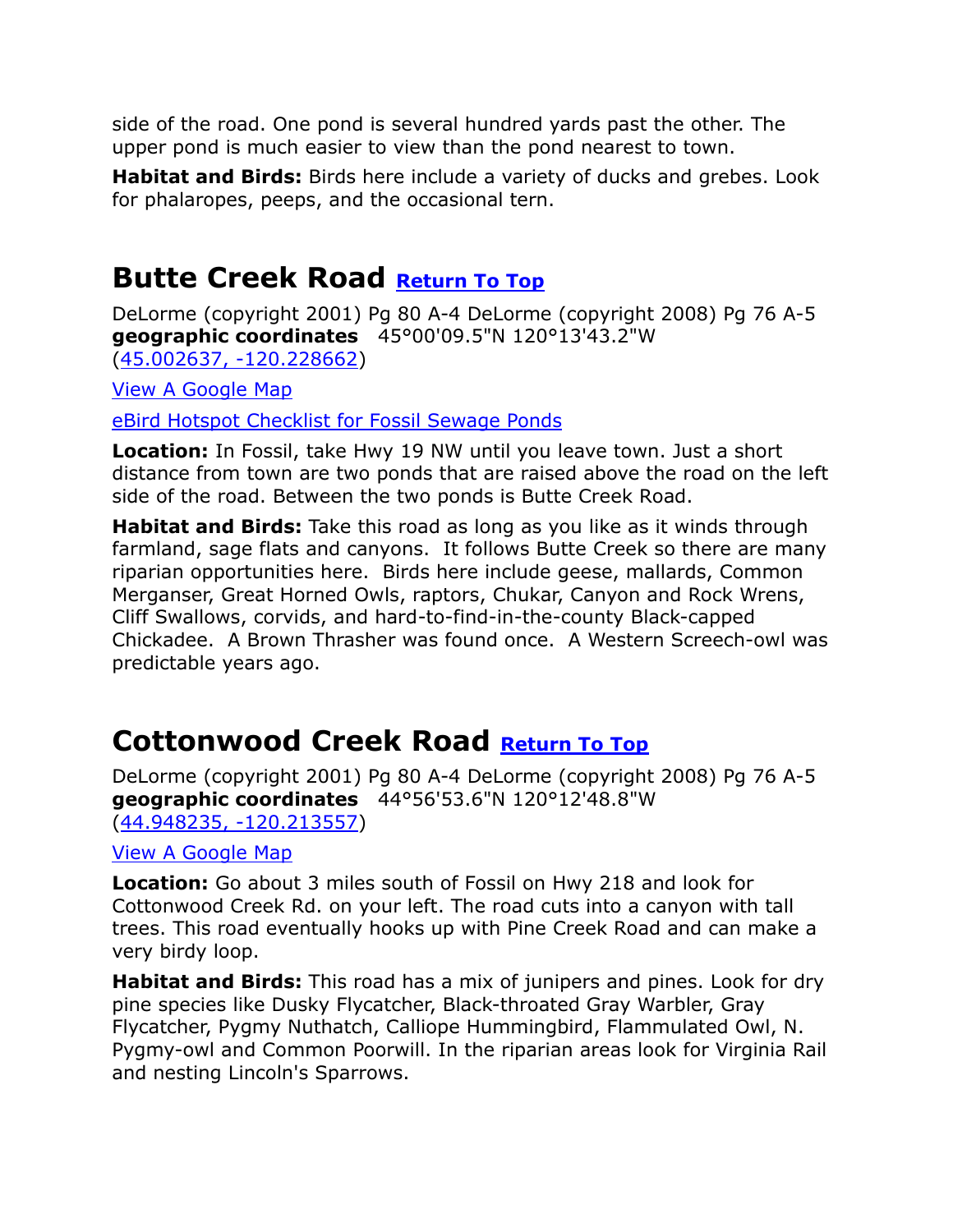In winter, Townsend's Solitaire are abundant and Mt. Bluebirds can be found along this road.

## <span id="page-4-0"></span>**Pine Creek [Return To Top](#page-0-0)**

DeLorme (copyright 2001) Pg 80 A-4 DeLorme (copyright 2008) Pg 76 A-4 **geographic coordinates** 44°54'23.3"N 120°16'34.3"W [\(44.906478, -120.276186\)](https://www.google.com/maps/place/44°54)

[View A Google Map](http://maps.google.com/maps/ms?hl=en&ie=UTF8&msa=0&msid=108036481085398338899.00046f8f633204a9f0da3&ll=44.922029,-120.28553&spn=0.417637,1.054001&z=11)

**Location:** Located on Hwy 218 about 5 miles southwest of Cottonwood Creek Road. This road loops up into timber and connects with Cottonwood Creek Road for a nice loop.

**Habitat and Birds:** Forest species are mixed with canyon and juniper species here. Look for Lewis's Woodpecker in the fall. Golden-crowned Kinglet and even Merlin have been seen on this road. You may also find Mountain Quail (this is a go-to place for this species in the county) and Green-tailed Towhee.

## <span id="page-4-1"></span>**Robinson Canyon [Return To Top](#page-0-0)**

DeLorme (copyright 2001) Pg 80 A-3 DeLorme (copyright 2008) Pg 76 A-4 **geographic coordinates** 44°54'08.5"N 120°17'36.0"W [\(44.902355, -120.293325\)](https://www.google.com/maps/place/44°54)

[View A Google Map](http://maps.google.com/maps/ms?hl=en&ie=UTF8&msa=0&msid=108036481085398338899.00046f8f633204a9f0da3&ll=44.922029,-120.28553&spn=0.417637,1.054001&z=11)

**Location:** Robinson Canyon is on Hwy 218 and only a mile west of Pine Creek Road. It's about 10 miles from Fossil. There is a gate on this road so please close the gate behind you.

**Habitat and Birds:** This road is rough and probably requires a high clearance vehicle. It winds its way through juniper and rocky canyons. Listen for Rock and Canyon Wren. Mountain Quail are here along with Red-naped Sapsucker and Cedar Waxwing. Listen for Green-tailed Towhee and Ashthroated Flycatcher.

## <span id="page-4-2"></span>**Hancock Field Station [Return To Top](#page-0-0)**

DeLorme (copyright 2001) Pg 80 A-3 DeLorme (copyright 2008) Pg 76 A-4 **geographic coordinates** 44°55'10.2"N 120°25'31.5"W [\(44.919499, -120.425407\)](https://www.google.com/maps/place/44°55)

[View A Google Map](http://maps.google.com/maps/ms?hl=en&ie=UTF8&msa=0&msid=108036481085398338899.00046f8f633204a9f0da3&ll=44.922029,-120.28553&spn=0.417637,1.054001&z=11)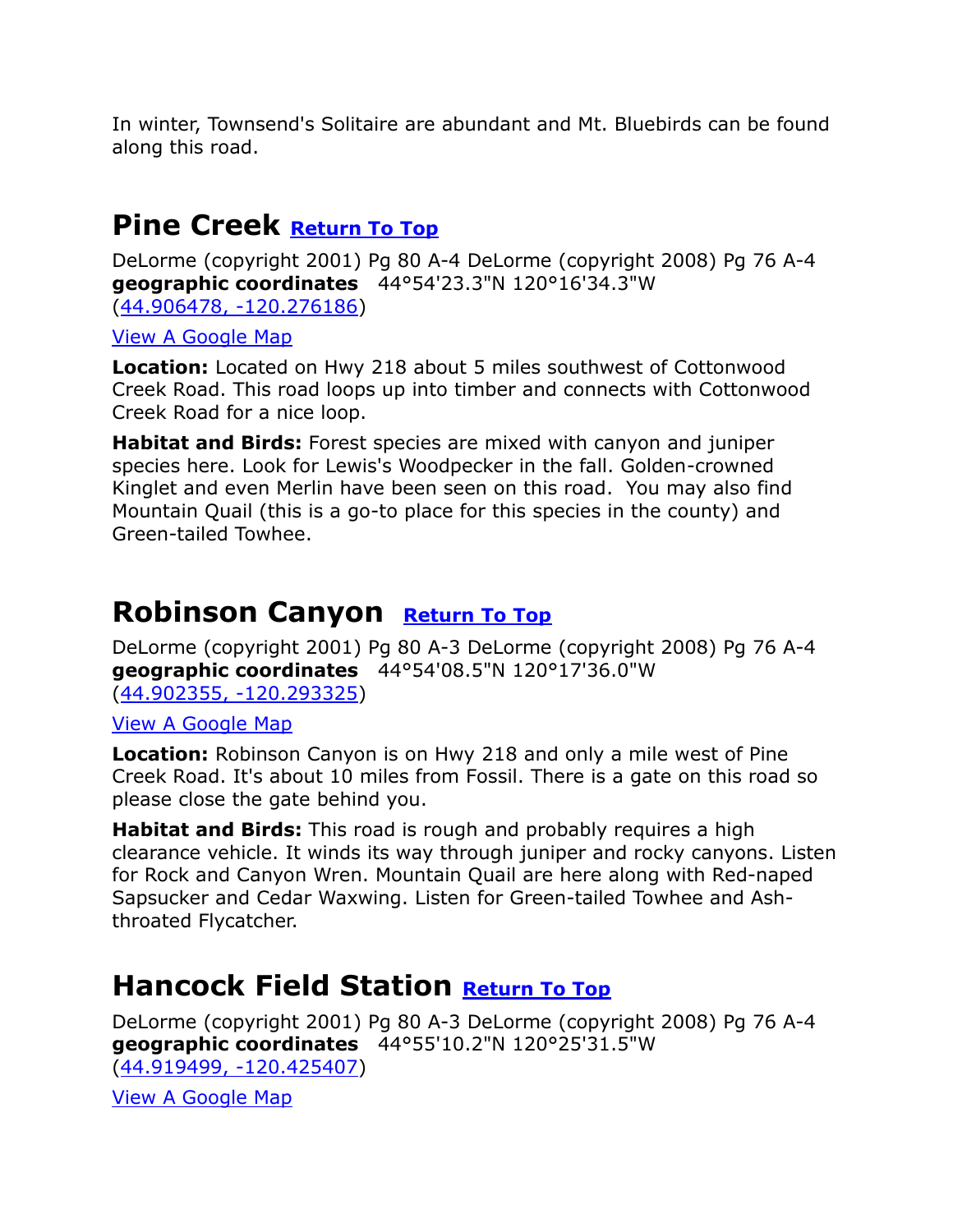### [Hancock Field Station Facebook Page](https://www.facebook.com/pages/Hancock-Field-Station/387143588060926)

**Location:** Located about 2.5 miles east of Clarno and about 18 miles from Fossil off of Hwy 218. Look for the large Mailbox with a roof on it.

**Habitat and Birds:** The station is nestled in sage covered hills with a few junipers around. Brewer's Sparrow and Lark Sparrow nest in summer along with a few Gray Flycatchers. Chukars can be heard calling from the hillsides and Golden Eagles sometimes soar overhead. Look for Loggerhead Shrike in summer and Northern Shrike in winter.

## <span id="page-5-0"></span>**John Day Fossil Beds National Monument Clarno Unit [Return To Top](#page-0-0)**

DeLorme (copyright 2001) Pg 80 A-3 DeLorme (copyright 2008) Pg 76 A-4 **geographic coordinates** 44°54'41.4"N 120°24'55.4"W [\(44.911498, -120.415392\)](https://www.google.com/maps/place/44°54)

[View A Google Map](http://maps.google.com/maps/ms?hl=en&ie=UTF8&msa=0&msid=108036481085398338899.00046f8f633204a9f0da3&ll=44.922029,-120.28553&spn=0.417637,1.054001&z=11)

[eBird Hotspot Checklist for the Clarno Unit](http://ebird.org/ebird/hotspot/L2464165?yr=all&m=&rank=mrec)

Location The Clarno Unit is located 18 miles southwest of the town of Fossil along Highway 218. There is no visitor center here, just a rest stop and a chance to get out and bird.

**Habitat and Birds:** [National Park Service Website.](http://www.nps.gov/joda/clarno_unit.htm) This is a small loop with a restroom and a short trail that runs into sage covered hills. Brewer's and Vesper Sparrows are here in summer. Listen for Canyon Wren and Chukar as well.

### <span id="page-5-1"></span>**Clarno Area [Return To Top](#page-0-0)**

DeLorme (copyright 2001) Pg 80 A-3 DeLorme (copyright 2008) Pg 76 A-4 **geographic coordinates** 44°54'58.0"N 120°28'08.7"W [\(44.916108, -120.469074\)](https://www.google.com/maps/place/44°54)

[View A Google Map](http://maps.google.com/maps/ms?hl=en&ie=UTF8&msa=0&msid=108036481085398338899.00046f8f633204a9f0da3&ll=44.922029,-120.28553&spn=0.417637,1.054001&z=11)

**Location:** Clarno is where Hwy 218 meets the John Day River. The river is the draw here. Migrants use the river as a highway and it can be choked with transients during the spring and fall. Swallows, nighthawks, and swifts use the river to feast. There is a pulloff area and a parking area. Take care to watch for private property but the river should allow some exploring.

**Habitat and Birds:** Birds here include Mt. Quail, White-throated Swift, Cooper's Hawk, Western Scrub-Jay, Bewick's Wren, and Cassin's Finch. Check the small marshy area near the road between Clarno and the JDFBNM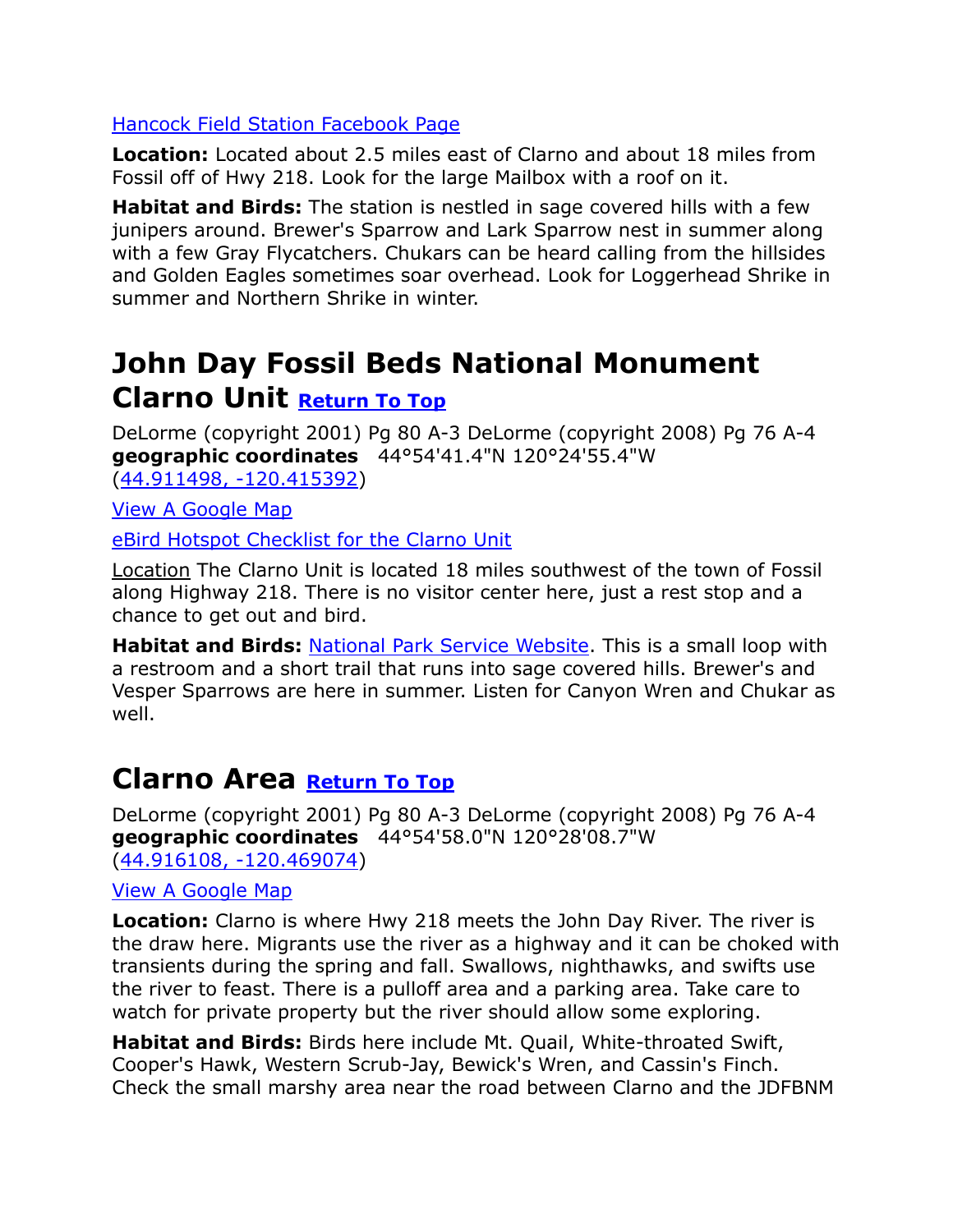described above. Virginia Rail are often found there. This species is not easy to find in Wheeler County.

### <span id="page-6-0"></span>**Bear Hollow County Park [Return To Top](#page-0-0)**

DeLorme (copyright 2001) Pg 80 A-4 DeLorme (copyright 2008) Pg 76 A-5 **geographic coordinates** 44°56'19.3"N 120°07'29.0"W [\(44.938683, -120.124710\)](https://www.google.com/maps/place/44°56)

[View A Google Map](http://maps.google.com/maps/ms?hl=en&ie=UTF8&msa=0&ll=44.940501,-120.035248&spn=0.185422,0.528374&z=12&msid=108036481085398338899.00046f917e4cd289c09f7)

[eBird Hotspot Checklist for Bear Hollow County Park](http://ebird.org/ebird/hotspot/L2404908?yr=all&m=&rank=mrec)

**Location:** Located about 7 miles south of Fossil on Hwy 19.

**Habitat and Birds:** Thick pine trees and riparian areas produce plenty of birds. Species seen here include chat, Say's Phoebe, pewee, Song Sparrow, Lark Sparrow, Western Kingbird, and Western Screech-Owl.

### <span id="page-6-1"></span>**Wolf Hollow [Return To Top](#page-0-0)**

DeLorme (copyright 2001) Pg 80 A-4 DeLorme (copyright 2008) Pg 76 A-5 **geographic coordinates** 44°56'00.2"N 120°07'01.4"W [\(44.933394, -120.117062\)](https://www.google.com/maps/place/44°56)

[View A Google Map](http://maps.google.com/maps/ms?hl=en&ie=UTF8&msa=0&ll=44.940501,-120.035248&spn=0.185422,0.528374&z=12&msid=108036481085398338899.00046f917e4cd289c09f7)

**Location:** Located about 7 miles south of Fossil on Hwy 19 just past Bear Hollow Road and Bear Hollow Park.

**Habitat and Birds:** Like most of the canyons in the area, this one is lined with juniper and winds its way through patches of sage and grassland. Mt. Bluebirds, Golden Eagle, and Mt. Quail are possible here.

## <span id="page-6-2"></span>**Butte Creek Summit [Return To Top](#page-0-0)**

DeLorme (copyright 2001) Pg 80 A-4 DeLorme (copyright 2008) Pg 76 A-5 **geographic coordinates** 44°54'22.4"N 120°06'36.7"W [\(44.906229, -120.110198\)](https://www.google.com/maps/place/44°54)

### [View A Google Map](http://maps.google.com/maps/ms?hl=en&ie=UTF8&msa=0&ll=44.940501,-120.035248&spn=0.185422,0.528374&z=12&msid=108036481085398338899.00046f917e4cd289c09f7)

**Location:** About 2 miles south of Bear Hollow and 1.5 miles north of Shelton Wayside is Butte Creek. It runs under the road. Pull off and bird this area.

**Habitat and Birds:** Riparian vegetation surrounded by sage and juniper hillsides. Chukar, Golden Eagle, Black-capped Chickadee, Brewer's Sparrow, Chat, and Lazuli Bunting can be found here.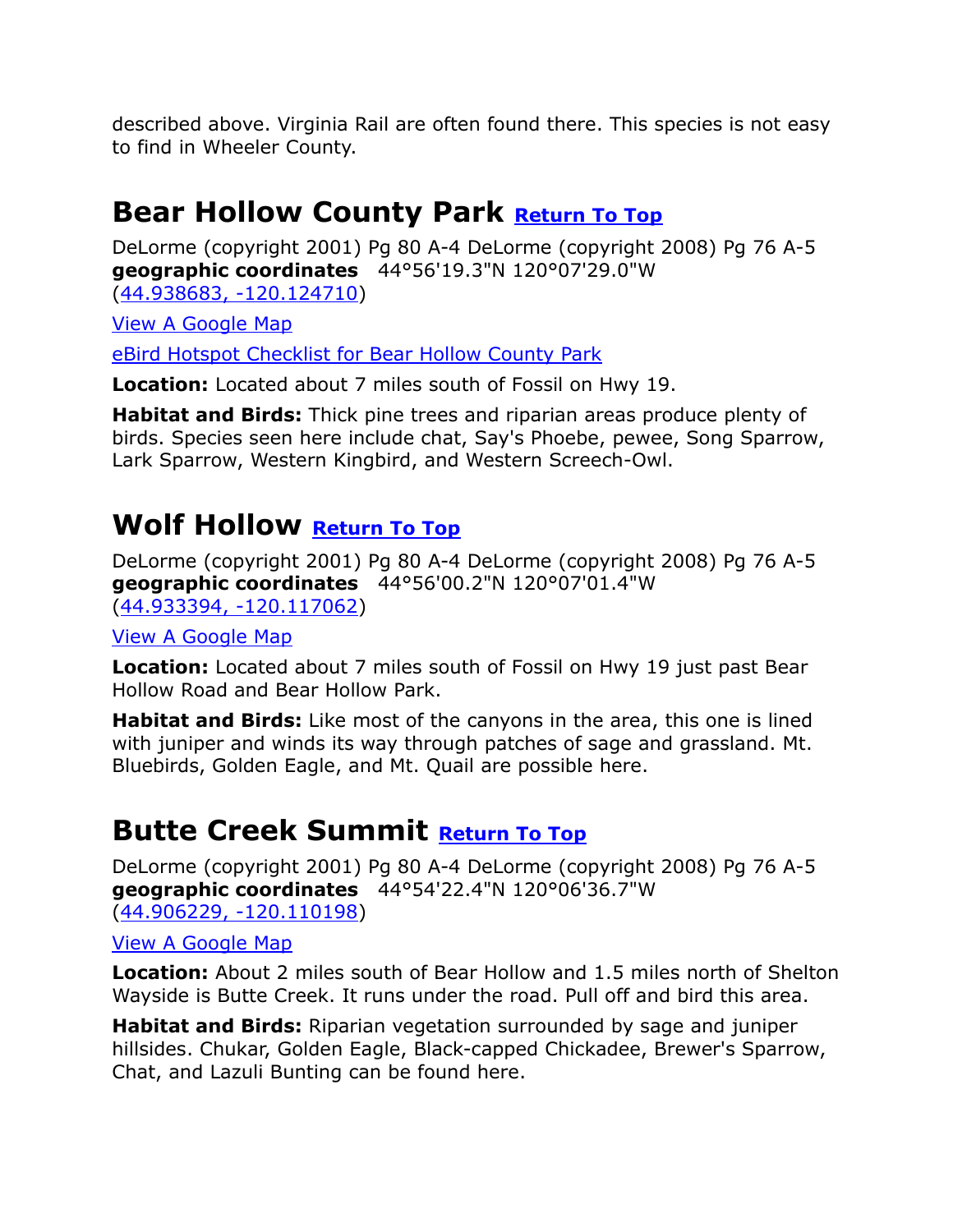## <span id="page-7-0"></span>**Shelton State Wayside [Return To Top](#page-0-0)**

DeLorme (copyright 2001) Pg 80 A-4 DeLorme (copyright 2008) Pg 76 A-5 **geographic coordinates**

North End - 44°53'43.5"N 120°05'26.8"W [\(44.895415, -120.090784\)](https://www.google.com/maps/place/44°53) South End - 44°50'02.0"N 120°02'02.1"W [\(44.833894, -120.033930\)](https://www.google.com/maps/place/44°50)

[View A Google Map](http://maps.google.com/maps/ms?hl=en&ie=UTF8&msa=0&ll=44.940501,-120.035248&spn=0.185422,0.528374&z=12&msid=108036481085398338899.00046f917e4cd289c09f7)

[eBird Hotspot Checklist for Shelton Wayside](http://ebird.org/ebird/hotspot/L1625176?yr=all&m=&rank=mrec)

**Location:** Found 10 miles SE of Fossil on Hwy 19, Shelton (south end) has campsites and a well developed trail system.

**Habitat and Birds:** Large Pines and riparian areas attract birds to this location. Birds here include Mt. Chickadee, Red-breasted Nuthatch, Whitebreasted Nuthatch, MacGillivray's Warbler, Red Crossbill, Rufous Hummingbird, and Western Tanager.

## <span id="page-7-1"></span>**Julia Henderson Pioneer Park [Return To Top](#page-0-0)**

DeLorme (copyright 2001) Pg 80 A-4 DeLorme (copyright 2008) Pg 76 A-5 **geographic coordinates** 44°53'38.5"N 120°04'18.5"W [\(44.894014, -120.071810\)](https://www.google.com/maps/place/44°53)

[View A Google Map](http://maps.google.com/maps/ms?hl=en&ie=UTF8&msa=0&ll=44.940501,-120.035248&spn=0.185422,0.528374&z=12&msid=108036481085398338899.00046f917e4cd289c09f7)

[eBird Hotspot Checklist for Julia Henderson](http://ebird.org/ebird/hotspot/L2195364?yr=all&m=&rank=mrec)

**Location:** Located just one mile southeast of Shelton, this park is over 100 years old. There is no camping but wandering around and birding is encouraged.

**Habitat and Birds:** If you missed any species at Shelton, stop and get them here.

### <span id="page-7-2"></span>**Winlock Road [Return To Top](#page-0-0)**

DeLorme (copyright 2001) Pg 81 A-5 DeLorme (copyright 2008) Pg 77 A-6 **geographic coordinates** 44°52'42.4"N 120°02'48.6"W [\(44.878438, -120.046824\)](https://www.google.com/maps/place/44°52)

[View A Google Map](http://maps.google.com/maps/ms?hl=en&ie=UTF8&msa=0&msid=108036481085398338899.00046f91d9de8567a1321&ll=44.88458,-119.934311&spn=0.417909,1.054001&z=11)

**Location:** Located 1.7 miles SE of Shelton Wayside off of Hwy 19.

**Habitat and Birds:** This road winds through farmland and dry open areas to merge with the juniper forest. There are a couple of reservoirs here that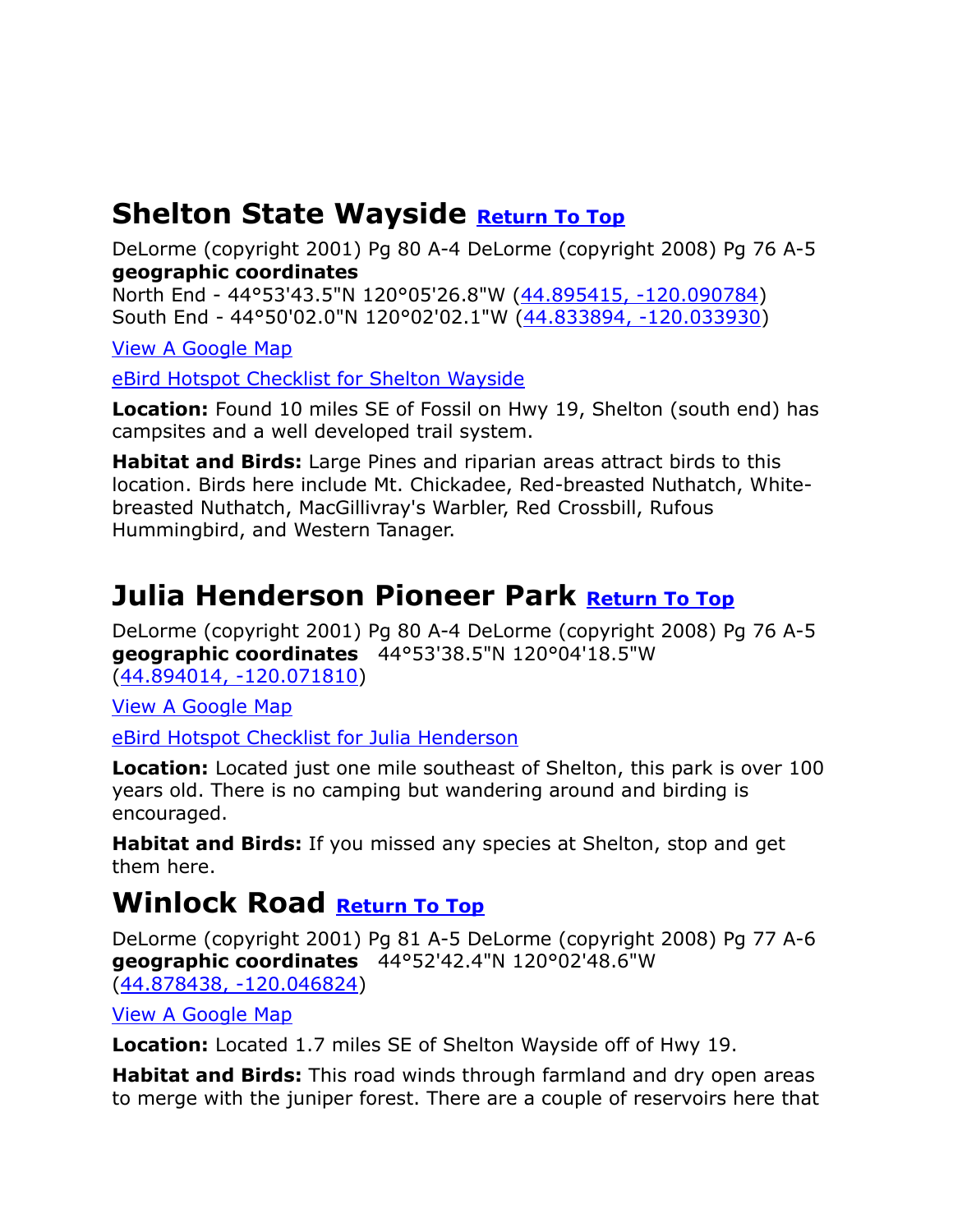can be viewed from the road. Stay on the road as both sides are private property.

### <span id="page-8-0"></span>**Umatilla National Forest [Return To Top](#page-0-0)**

DeLorme (copyright 2001) Pg 81 A-5 DeLorme (copyright 2008) Pg 77 A-7 **geographic coordinates** 44°54'27.7"N 119°42'28.1"W [\(44.907702, -119.707811\)](https://www.google.com/maps/place/44°54)

[View A Google Map](http://maps.google.com/maps/ms?hl=en&ie=UTF8&msa=0&msid=108036481085398338899.00046f919f6a499b4966b&ll=44.928349,-119.781189&spn=0.835186,2.108002&z=10)

**Location:** The Umatilla National Forest can be accessed via Hwy 19 south out of Fossil and turning onto Hwy 207 to Spray and continuing on to Heppner on 207.

**Habitat and Birds:** This pine forest will produce the standard pine species. Ruffed Grouse can be heard in spring and at least 6 species of woodpecker should be present (including Pileated). All three nuthatches and creeper should be present along with Mt. Chickadee. Hermit Thrush, Yellow-rumped Warbler, and Fox Sparrow nest here.

## <span id="page-8-1"></span>**Service Creek [Return To Top](#page-0-0)**

DeLorme (copyright 2001) Pg 80 A-4 DeLorme (copyright 2008) Pg 77 B-6 **geographic coordinates** 44°47'50.9"N 120°00'11.7"W [\(44.797458, -120.003246\)](https://www.google.com/maps/place/44°47)

[View A Google Map](http://maps.google.com/maps/ms?hl=en&ie=UTF8&msa=0&msid=108036481085398338899.00046f919f6a499b4966b&ll=44.928349,-119.781189&spn=0.835186,2.108002&z=10)

**Location:** Service Creek is located at the Jct of Hwys 19 and 207 about 20 miles south of Fossil and 23 miles north of Mitchell and Hwy 26. The John Day River joins Hwy 207 here.

**Habitat and Birds:** Thick riparian area exists in this area, sand bars and open water can produce some birds. Spotted Sandpipers and Killdeer can be by the river. Common Mergansers swim while Belted Kingfishers dive in the fast moving water. Flycatchers and warblers are found in migration and a Red-eyed Vireo showed up here once. Both Black-chinned and Calliope Hummers have been reported from this location along with chat.

## <span id="page-8-2"></span>**Muleshoe Recreation Area [Return To Top](#page-0-0)**

DeLorme (copyright 2001) Pg 80 A-4 DeLorme (copyright 2008) Pg 77 B-6 **geographic coordinates** 44°48'11.6"N 119°58'55.5"W [\(44.80321, -119.98207\)](https://www.google.com/maps/place/44°48)

[View A Google Map](http://maps.google.com/maps/ms?hl=en&ie=UTF8&msa=0&msid=108036481085398338899.00046f919f6a499b4966b&ll=44.928349,-119.781189&spn=0.835186,2.108002&z=10)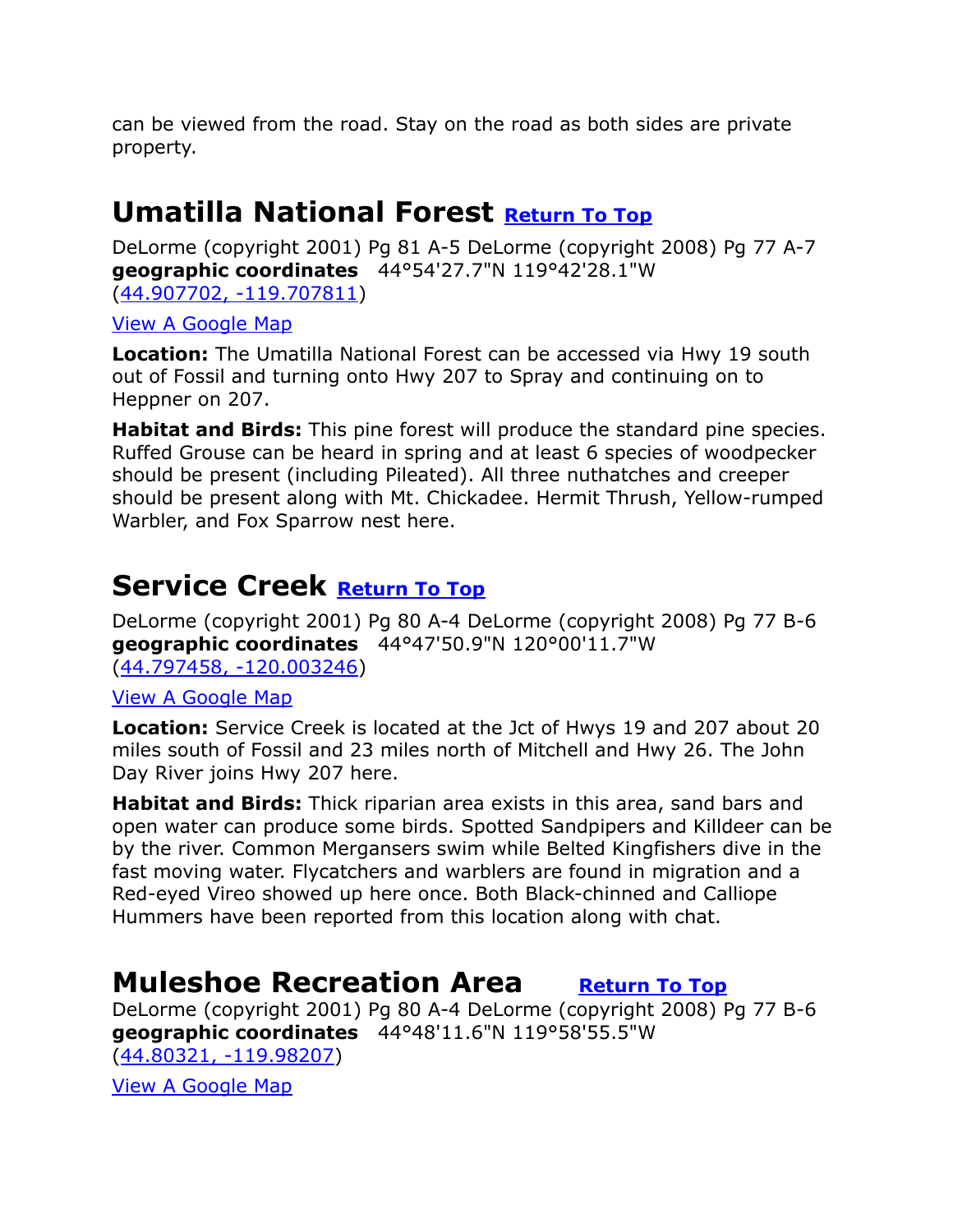### [eBird Hotspot Checklist for Muleshoe RA](http://ebird.org/ebird/hotspot/L2739484?yr=all&m=&rank=mrec)

**Location:** From Prineville, Oregon, follow Highway 26 east for approximately 46 miles to the town of Mitchell. At Mitchell, turn north onto Highway 207 and follow for approximately 25 miles to the intersection of Highways 207 and 19. At the intersection, turn west (right) and follow for approximately 2 miles. Mule Shoe is located on the south side of the highway between mileposts 80 and 81. This location is 2.0 miles east of the town of Service Creek on Hwy 19.

**Habitat and Birds:** This is another opportunity to access the John Day River. Yellow-breasted Chat, Bullock's Oriole, Bank Swallow and other riparian birds are possible.

### <span id="page-9-0"></span>**Spray [Return To Top](#page-0-0)**

DeLorme (copyright 2001) Pg 81 A-5 DeLorme (copyright 2008) Pg 77 A-7 **geographic coordinates** 44°50'01.1"N 119°47'37.7"W [\(44.833629, -119.793795\)](https://www.google.com/maps/place/44°50)

[View A Google Map](http://maps.google.com/maps/ms?hl=en&ie=UTF8&msa=0&msid=108036481085398338899.00046f919f6a499b4966b&ll=44.928349,-119.781189&spn=0.835186,2.108002&z=10)

**Location:** Spray is a small farming community 12.7 miles east of Service Creek on Hwy 207/19 along the John Day River.

**Habitat and Birds:** In the town and in the surrounding farmland, lots of good birds can show up. Greater White-fronted Geese have been recorded here along with Common Merganser, Barrow's Goldeneye and Bald Eagle. Others include Say's Phoebe, Townsend's Solitaire, Cedar Waxwing, Western Tanager, and American Goldfinch. Flooded farm fields can bring shorebirds and waders like the Least Sandpiper and Black-necked Stilt.

## <span id="page-9-1"></span>**Kahler Basin Road <b>[Return To Top](#page-0-0)**

DeLorme (copyright 2001) Pg 81 A-5 DeLorme (copyright 2008) Pg 77 A-7 **geographic coordinates** 44°50'14.6"N 119°47'29.7"W [\(44.837386, -119.791571\)](https://www.google.com/maps/place/44°50)

### [View A Google Map](http://maps.google.com/maps/ms?hl=en&ie=UTF8&msa=0&msid=108036481085398338899.00046f919f6a499b4966b&ll=44.928349,-119.781189&spn=0.835186,2.108002&z=10)

**Location:** In the town of Spray, turn east on Pine Avenue and follow it out of town. This will become Kahler Basin Road and will travel almost due north.

**Habitat and Birds:** This road climbs into dry hills with juniper and sage punctuated by an occasional farm. Species seen here include Wild Turkey, Gray Flycatcher, Ash-throated Flycatcher, Brewer's Sparrow, Cassin's Finch, and Dark-eyed Junco.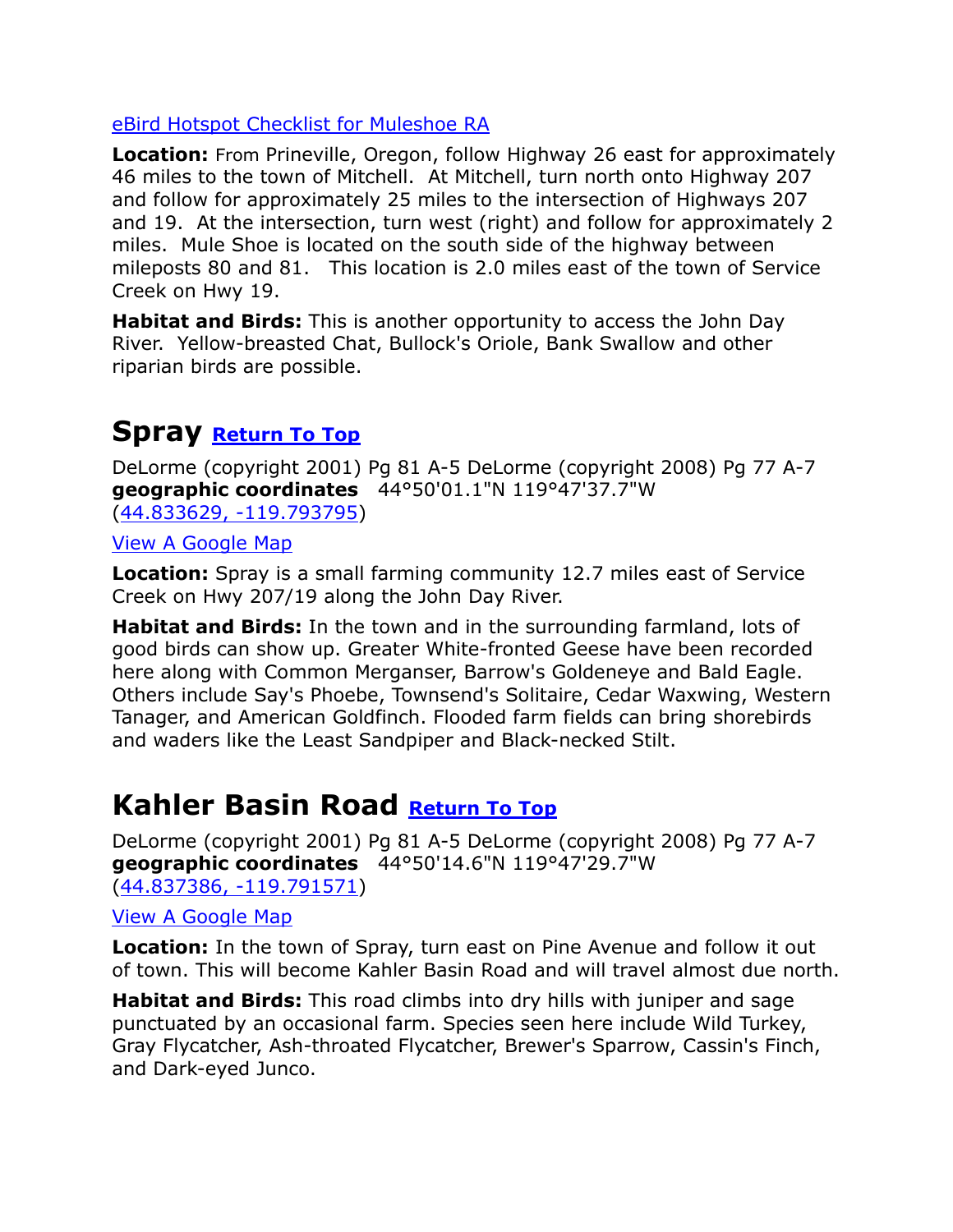## <span id="page-10-0"></span>**Kimberly Area [Return To Top](#page-0-0)**

DeLorme (copyright 2001) Pg 81 A-6 DeLorme (copyright 2008) Pg 77 B-8 **geographic coordinates** 44°45'32.7"N 119°38'38.6"W [\(44.759089, -119.644065\)](https://www.google.com/maps/place/44°45)

[View A Google Map](http://maps.google.com/maps/ms?hl=en&ie=UTF8&msa=0&msid=108036481085398338899.00046f91ffb3ab96257de&ll=44.757461,-119.649353&spn=0.83766,2.108002&z=10)

**Location:** Kimberly is located 8 miles SE of Spray on Hwy 19. There is no community here, just some farmland and the river.

**Habitat and Birds:** Look for Mergansers in the river and Golden Eagles overhead.

### <span id="page-10-1"></span>**Twickenham Area [Return To Top](#page-0-0)**

DeLorme (copyright 2001) Pg 80 B-4 DeLorme (copyright 2008) Pg 76 B-5 **geographic coordinates** 44°44'12.3"N 120°09'57.3"W [\(44.736742, -120.165905\)](https://www.google.com/maps/place/44°44)

[View A Google Map](http://maps.google.com/maps/ms?hl=en&ie=UTF8&msa=0&msid=108036481085398338899.00046f924d3dce76ed71a&ll=44.772574,-120.13464&spn=0.209362,0.527&z=12)

**Location:** From Mitchell, take 207 north for 9.2 miles and turn left (NW) on Girds Creek Road. Take this road for 8 miles to the Twickenham Area. If coming from Fossil, take Rowe Creek Rd. just north of Shelton State Wayside and it will take you to Twickenham.

**Habitat and Birds:** Birds seen in this area include Cinnamon Teal, Ringnecked Pheasant, Great-blue Heron, American Kestrel, Common Poorwill, Black-chinned Hummingbird, Willow Flycatcher, Bewick's Wren, Northern Mockingbird, Yellow Warbler, Black-headed Grosbeak, and Brown-headed Cowbird. Keep an eye out for Tricolored Blackbirds in this area.

### <span id="page-10-2"></span>**Girds Creek Road [Return To Top](#page-0-0)**

DeLorme (copyright 2001) Pg 80 B-4 DeLorme (copyright 2008) Pg 76 B-5 **geographic coordinates** 44°40'09.5"N 120°07'20.0"W [\(44.669300, -120.122213\)](https://www.google.com/maps/place/44°40)

[View A Google Map](http://maps.google.com/maps/ms?hl=en&ie=UTF8&msa=0&msid=108036481085398338899.00046f929e1c2d761f517&ll=44.630551,-120.128632&spn=0.839497,2.108002&z=10)

**Location, Habitat, and Birds:** This is a typical canyon road for the area but should be taken because, not only does it take you to Twickenham, it can be pretty productive in and of itself. Birds seen here include Chukar, Loggerhead Shrike, Brewer's Sparrow, Bushtit, and Chipping Sparrow.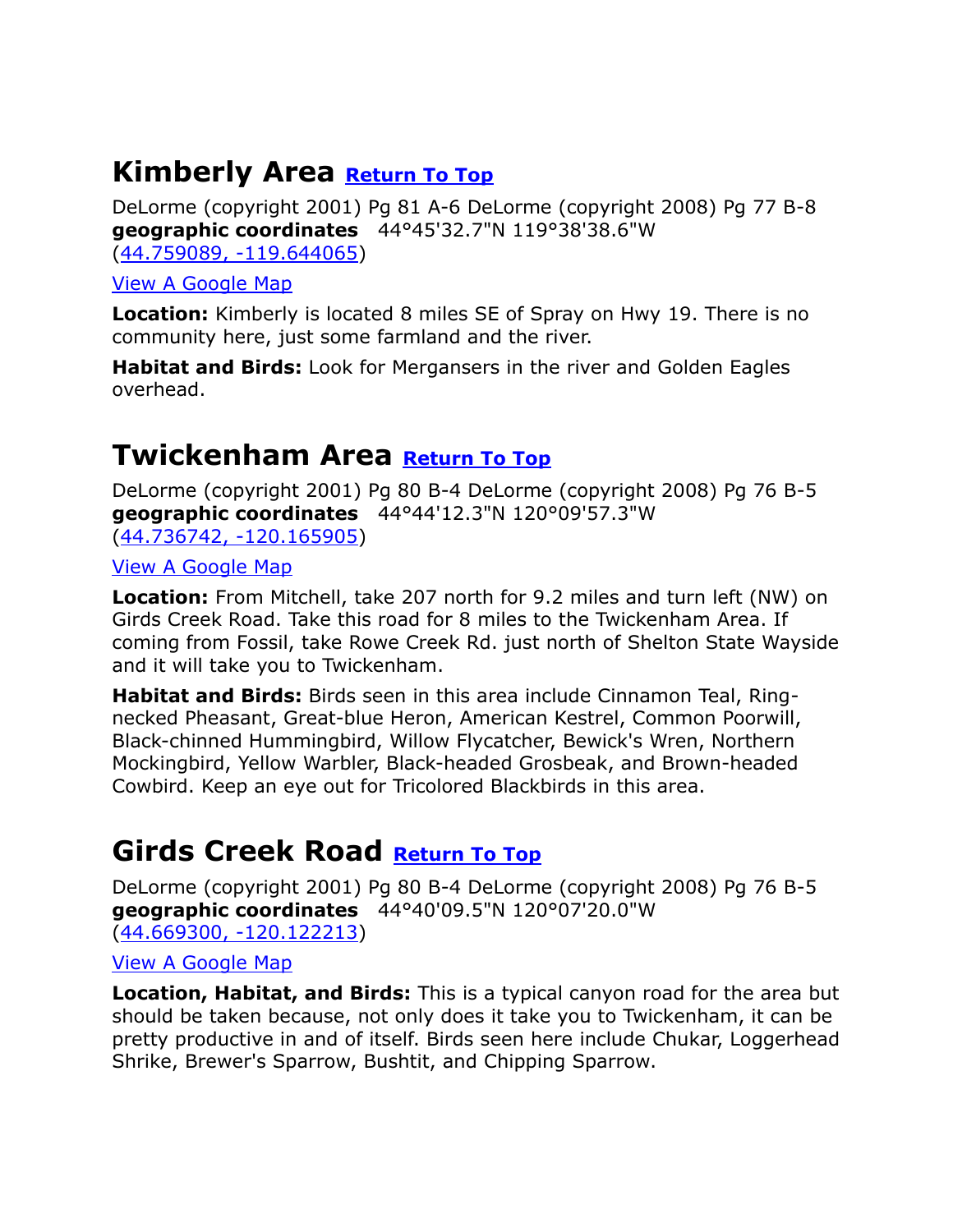### <span id="page-11-0"></span>**Rowe Creek Road [Return To Top](#page-0-0)**

DeLorme (copyright 2001) Pg 80 A-4 DeLorme (copyright 2008) Pg 76 B-5 **geographic coordinates** 44°53'48.3"N 120°05'55.7"W [\(44.896754, -120.098815\)](https://www.google.com/maps/place/44°53)

[View A Google Map](http://maps.google.com/maps/ms?hl=en&ie=UTF8&msa=0&msid=108036481085398338899.00046f924d3dce76ed71a&ll=44.772574,-120.13464&spn=0.209362,0.527&z=12)

**Location:** Rowe Creek Road travels north and east from the Twickenham area. It eventually meets up with Hwy 19 near Shelton State Wayside. The distance from Twickenham to Shelton is about 14 miles.

**Habitat and Birds:** Starting in farmland, this road goes past Rowe Creek Reservoir and into dry hills. The last 3-4 miles are in timber. Birds here include Cooper's Hawk, Northern Goshawk, Spotted Towhee, House Wren, and Cliff Swallow.

### <span id="page-11-1"></span>**Rowe Creek Reservoir [Return To Top](#page-0-0)**

DeLorme (copyright 2001) Pg 80 A-4 DeLorme (copyright 2008) Pg 76 B-5 **geographic coordinates** 44°48'17.7"N 120°10'27.1"W [\(44.804916, -120.174180\)](https://www.google.com/maps/place/44°48)

[View A Google Map](http://maps.google.com/maps/ms?hl=en&ie=UTF8&msa=0&msid=108036481085398338899.00046f924d3dce76ed71a&ll=44.772574,-120.13464&spn=0.209362,0.527&z=12)

**Location:** Located on Lowe Creek Road 5 miles north of Twickenham and 9 miles south of Shelton Wayside.

**Habitat and Birds:** Osprey and waterfowl are the highlights here. Just about anything could show up at this desert oasis.

## <span id="page-11-2"></span>**Twickenham-Bridge Creek Cuttoff Road**

**[Return To Top](#page-0-0)**

DeLorme (copyright 2001) Pg 80 B-3 DeLorme (copyright 2008) Pg 76 B-4 **geographic coordinates** 44°41'56.2"N 120°17'08.2"W [\(44.698958, -120.285608\)](https://www.google.com/maps/place/44°41)

[View A Google Map](http://maps.google.com/maps/ms?hl=en&ie=UTF8&msa=0&msid=108036481085398338899.00046f929e1c2d761f517&ll=44.630551,-120.128632&spn=0.839497,2.108002&z=10)

**Location:** About 2 miles north of the Painted Hills Unit of the JDNFB off of Burnt Ranch/Bridge Creek Road.

**Habitat and Birds:** This primitive road takes you through rugged arid habitats and ends in Twickenham. Look for Lark Sparrow, Brewer's Sparrow, Bushtit, and meadowlark.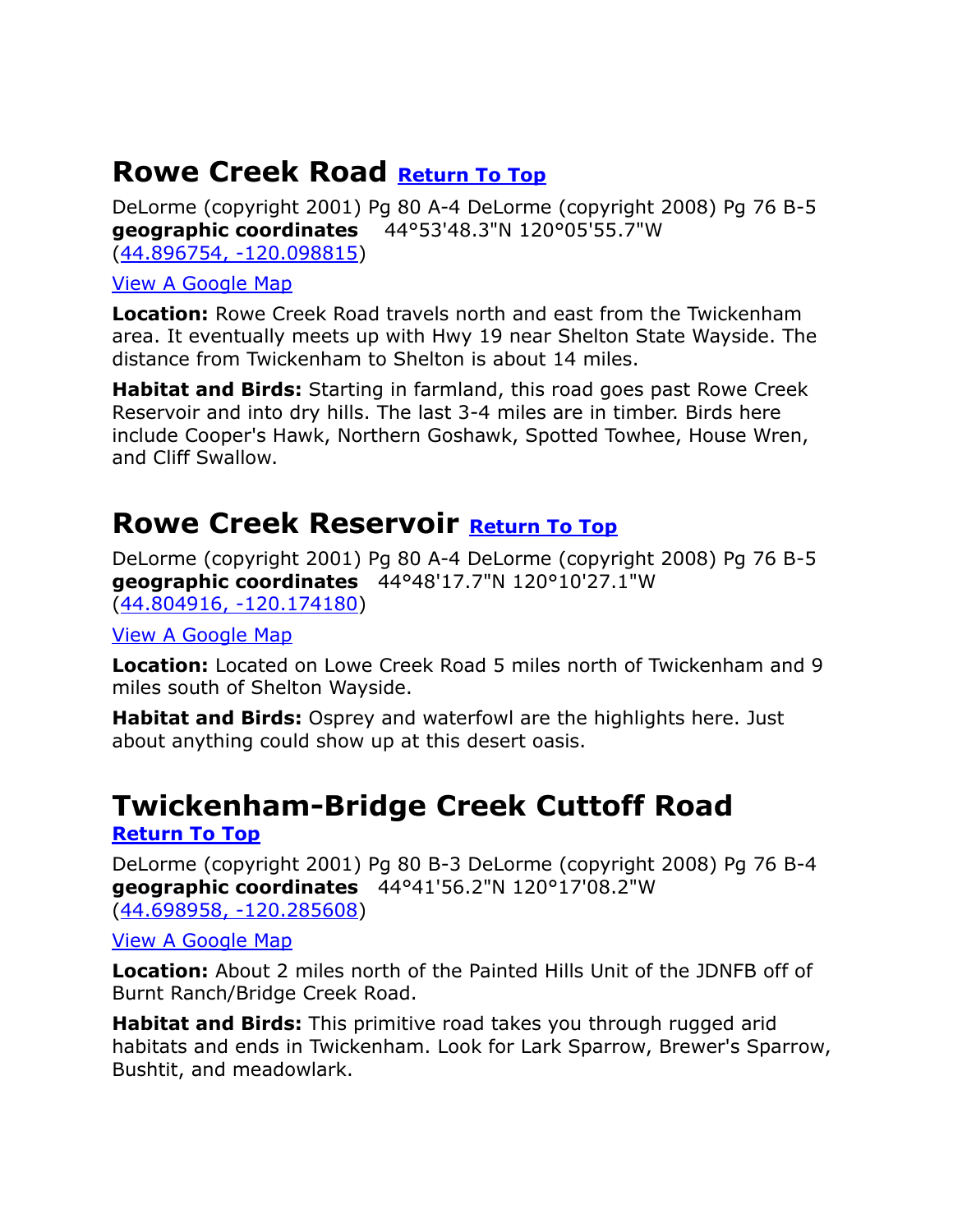## <span id="page-12-0"></span>**Painted Hills Unit John Day Fossil Beds National Monument [Return To Top](#page-0-0)**

DeLorme (copyright 2001) Pg 80 B-3 DeLorme (copyright 2008) Pg 76 C-5 **geographic coordinates** 44°39'37.3"N 120°15'10.4"W [\(44.660358, -120.252880\)](https://www.google.com/maps/place/44°39)

[View A Google Map](http://maps.google.com/maps/ms?hl=en&ie=UTF8&msa=0&msid=108036481085398338899.00046f929e1c2d761f517&ll=44.630551,-120.128632&spn=0.839497,2.108002&z=10)

[eBird Hotspot Checklist for Painted](http://ebird.org/ebird/hotspot/L787451?yr=all&m=&rank=mrec) Hills Unit

[eBird Hotspot Checklist for Painted Hills Unit Picnic Area](http://ebird.org/ebird/hotspot/L3667885?yr=all&m=&rank=mrec)

Location The [Painted Hills Unit](http://www.nps.gov/joda/planyourvisit/painted_hills_unit.htm) of the JDFBNM is located 9 miles northwest of the town of Mitchell, just off Highway 26. Take Burnt Ranch Rd. (called Bridge Creek Rd. on some maps) to access the unit.

**Habitat and Birds:** [National Park Service website](http://www.nps.gov/joda/planyourvisit/painted_hills_unit.htm) Birds here include Ringnecked Pheasant, Black-chinned Hummingbird, Western Wood Pewee, Loggerhead Shrike, Black-throated Sparrow, Golden-crowned Sparrow and Pine Siskin.

## **Painted Cove [Return](#page-0-0) To Top**

DeLorme (copyright 2001) Pg 80 B-3 DeLorme (copyright 2008) Pg 76 B-4 **geographic coordinates** 44°39'47.9"N 120°16'53.0"W [\(44.663303, -120.281378\)](https://www.google.com/maps/place/44°39)

[View A Google Map](http://maps.google.com/maps/ms?hl=en&ie=UTF8&msa=0&msid=108036481085398338899.00046f929e1c2d761f517&ll=44.630551,-120.128632&spn=0.839497,2.108002&z=10)

**Location:** Painted Cove is a large reservoir that is in the NW corner of the monument. After just over 5 miles from Hwy 26, turn into the John Day Fossil Beds National Monument. The road will fork. The left fork takes you to a nice picnic area that is worth birding. The right fork takes you to Painted Cove.

**Habitat and Birds:** This is the largest body of water in the county and is a magnet to waterfowl. Look for many species of ducks, grebes, herons, shorebirds, terns and plenty of other things. Some unusual species here have included Baird's Sandpiper, Pied-billed Grebe, and Red-necked Phalarope.

## <span id="page-12-1"></span>**Meyers Canyon [Return To Top](#page-0-0)**

DeLorme (copyright 2001) Pg 80 B-4 DeLorme (copyright 2008) Pg 76 C-5 **geographic coordinates** 44°36'59.3"N 120°12'28.8"W [\(44.616463, -120.208007\)](https://www.google.com/maps/place/44°36)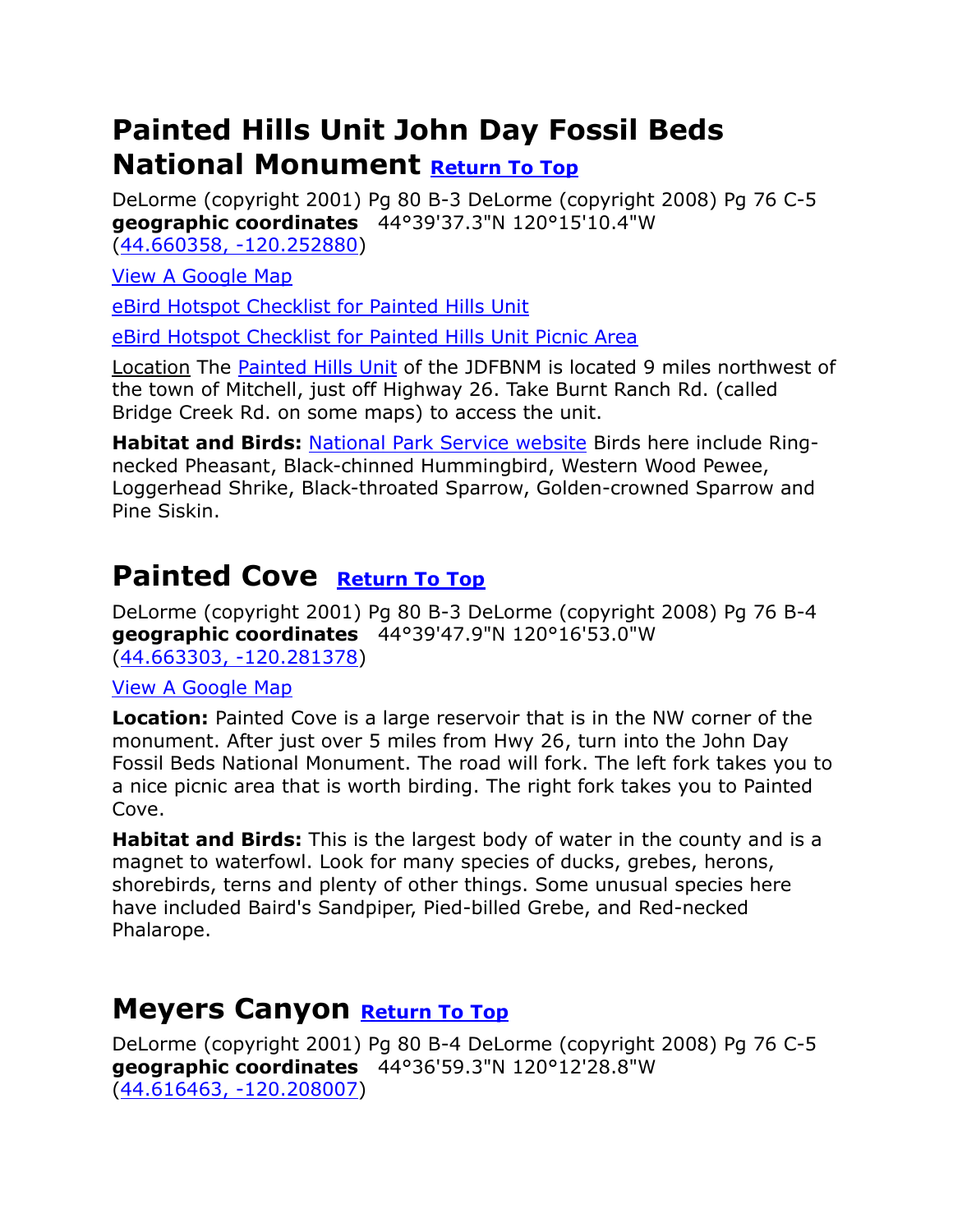**Location:** From Hwy 26, take Burnt Ranch/Bridge Creek Rd. for about a mile north and you will see Meyer's Canyon on your right.

**Habitat and Birds:** This canyon has steep sides and a riparian bottom. Chukar, Golden Eagle, Gray Flycatcher, Dusky Flycatcher, Say's Phoebe, Ashthroated Flycatcher, Loggerhead Shrike, Rock & Canyon Wren, Ruby-crowned Kinglet, Black-throated Gray Warbler, and Cassin's Finch have all been seen here.

### <span id="page-13-0"></span>**Burnt Ranch/Bridge Creek Road [Return To Top](#page-0-0)**

DeLorme (copyright 2001) Pg 80 B-4 DeLorme (copyright 2008) Pg 76 C-5 **geographic coordinates** 44°35'52.8"N 120°12'55.0"W [\(44.598012, -120.215268\)](https://www.google.com/maps/place/44°35)

### [View A Google Map](http://maps.google.com/maps/ms?hl=en&ie=UTF8&msa=0&msid=108036481085398338899.00046f929e1c2d761f517&ll=44.630551,-120.128632&spn=0.839497,2.108002&z=10)

**Location:** This road is 4 miles NW of Mitchell off of Hwy 26. This is the main access road to the Painted Hills Unit John Day Fossil Beds National Monument.

**Habitat and Birds:** This road follows a main drainage with plenty of riparian areas and steep cliffs. Some of the species seen along this road include Ross's Goose, Lewis's Woodpecker, Loggerhead Shrike, N. Rough-winged Swallow, Bank Swallow, Bushtit, Lark Sparrow, and Bullock's Oriole.

### <span id="page-13-1"></span>**Gable Creek [Return To Top](#page-0-0)**

DeLorme (copyright 2001) Pg 80 B-4 DeLorme (copyright 2008) Pg 76 C-5 **geographic coordinates** 44°35'26.0"N 120°12'04.7"W (44.590567, [-120.201292\)](https://www.google.com/maps/place/44°35)

[View A Google Map](http://maps.google.com/maps/ms?hl=en&ie=UTF8&msa=0&msid=108036481085398338899.00046f929e1c2d761f517&ll=44.630551,-120.128632&spn=0.839497,2.108002&z=10)

**Location:** Located 3 miles west of Mitchell, this road travels south from Hwy 26.

**Habitat and Birds:** Juniper yields to farmland and finally timber. Listen for Mountain Quail on this road.

### <span id="page-13-2"></span>**Mitchell [Return To Top](#page-0-0)**

DeLorme (copyright 2001) Pg 80 B-4 DeLorme (copyright 2008) Pg 76 C-5 **geographic coordinates** 44°34'00.1"N 120°09'19.4"W [\(44.566700, -120.155401\)](https://www.google.com/maps/place/44°34)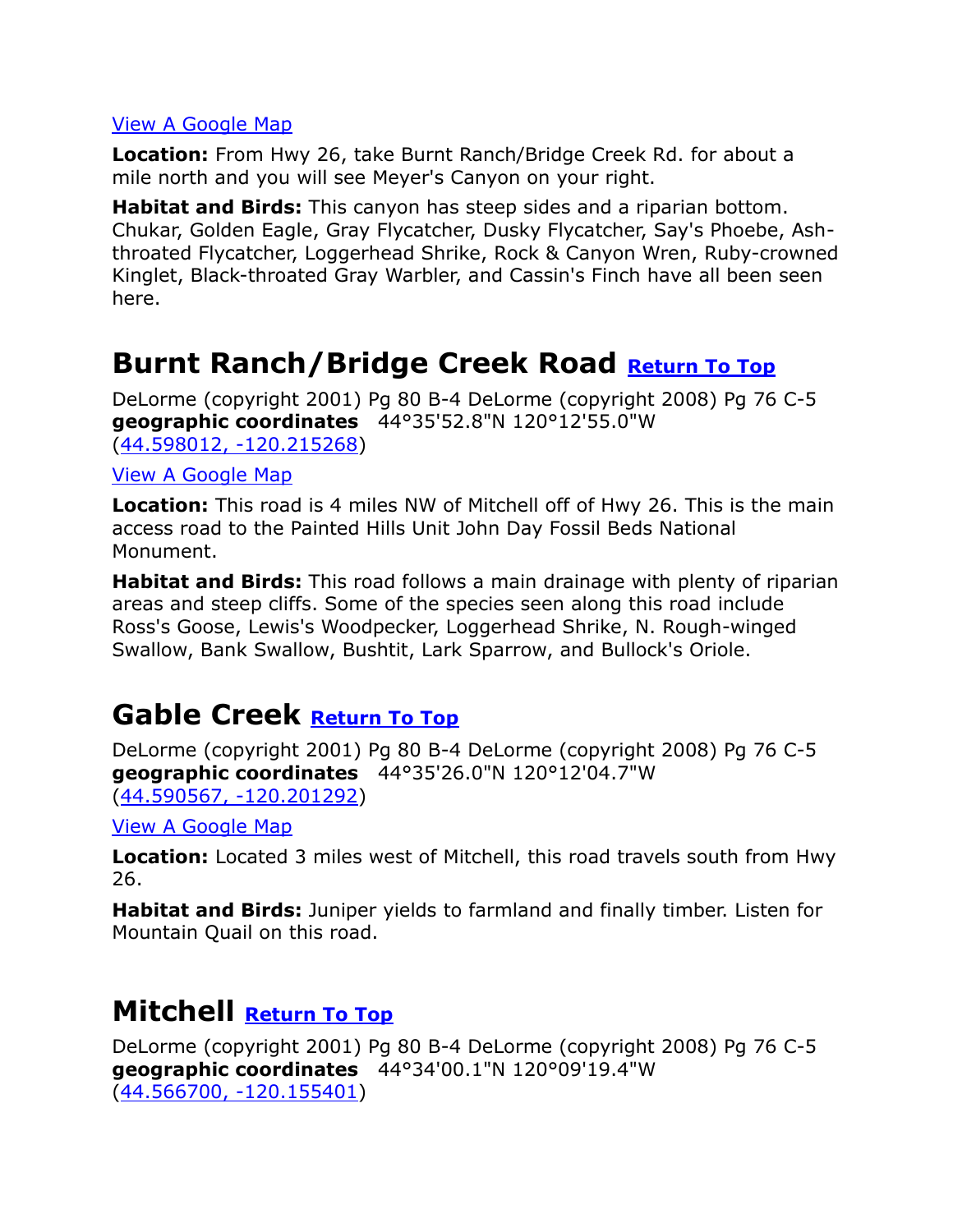**Location, Habitat, and Birds:** Mitchell is a tiny community on Hwy 26 about 47 miles east of Prineville and about 70 miles west of John Day. While the center of town offers little, both ends of the town can be birdy, especially the park on the east end of town. Birds here include Wild Turkey, Western Scrub-Jay, Eurasian Collared-Dove, Black-chinned Hummingbird, both kinglets, Cedar Waxwing, Lazuli Bunting and Evening Grosbeak.

## <span id="page-14-0"></span>**OSU Geology Field Station [Return To Top](#page-0-0)**

DeLorme (copyright 2001) Pg 80 DeLorme (copyright 2008) Pg 76 **geographic coordinates** 44°34'00.8"N 120°06'27.3"W [\(44.566885, -120.107583\)](https://www.google.com/maps/place/44°34)

### [View A Google Map](http://maps.google.com/maps/ms?hl=en&ie=UTF8&msa=0&msid=108036481085398338899.00046f929e1c2d761f517&ll=44.630551,-120.128632&spn=0.839497,2.108002&z=10)

**Location, Habitat, and Birds:** Located 2 miles east of Mitchell on Hwy 26. Look for the signs. Birds here include riparian species, juniper species, and canyon species.

### <span id="page-14-1"></span>**Richmond Sixshooter Road [Return To Top](#page-0-0)**

DeLorme (copyright 2001) Pg 81 B-5 DeLorme (copyright 2008) Pg 77 B-6 **geographic coordinates** 44°44'18.8"N 120°00'08.7"W [\(44.738565, -120.002409\)](https://www.google.com/maps/place/44°44)

#### [View A Google Map](http://maps.google.com/maps/ms?hl=en&ie=UTF8&msa=0&msid=108036481085398338899.00046f92cee08e103b906&ll=44.688183,-119.968643&spn=0.419334,1.054001&z=11)

**Location:** To reach this road travel west out of Mitchell for about a mile and turn north on Hwy 207. Take 207 for 17 miles to Sixshooter Rd.. Turn right and take this road for as long as you have time. You will probably have to return by the same route as a loop here is difficult.

**Habitat and Birds:** Richmond-Sixshooter Rd. has some interesting habitat along it, but it's an unfriendly sort of place because of all the obnoxious signage. A Western Flycatcher was found once in the moist canyon where it goes through the Iron Mt. area. Clark's Nutcracker, Red Crossbill, and Northern Goshawk have been seen here.

## <span id="page-14-2"></span>**Fopiano Reservoir (AKA Frog Hollow)**

### **[Return To Top](#page-0-0)**

DeLorme DeLorme (copyright 2001) Pg 81 B-5 DeLorme (copyright 2008) Pg 77 C-6 **geographic coordinates** 44°34'47.4"N 119°56'56.9"W [\(44.579843, -119.949148\)](https://www.google.com/maps/place/44°34)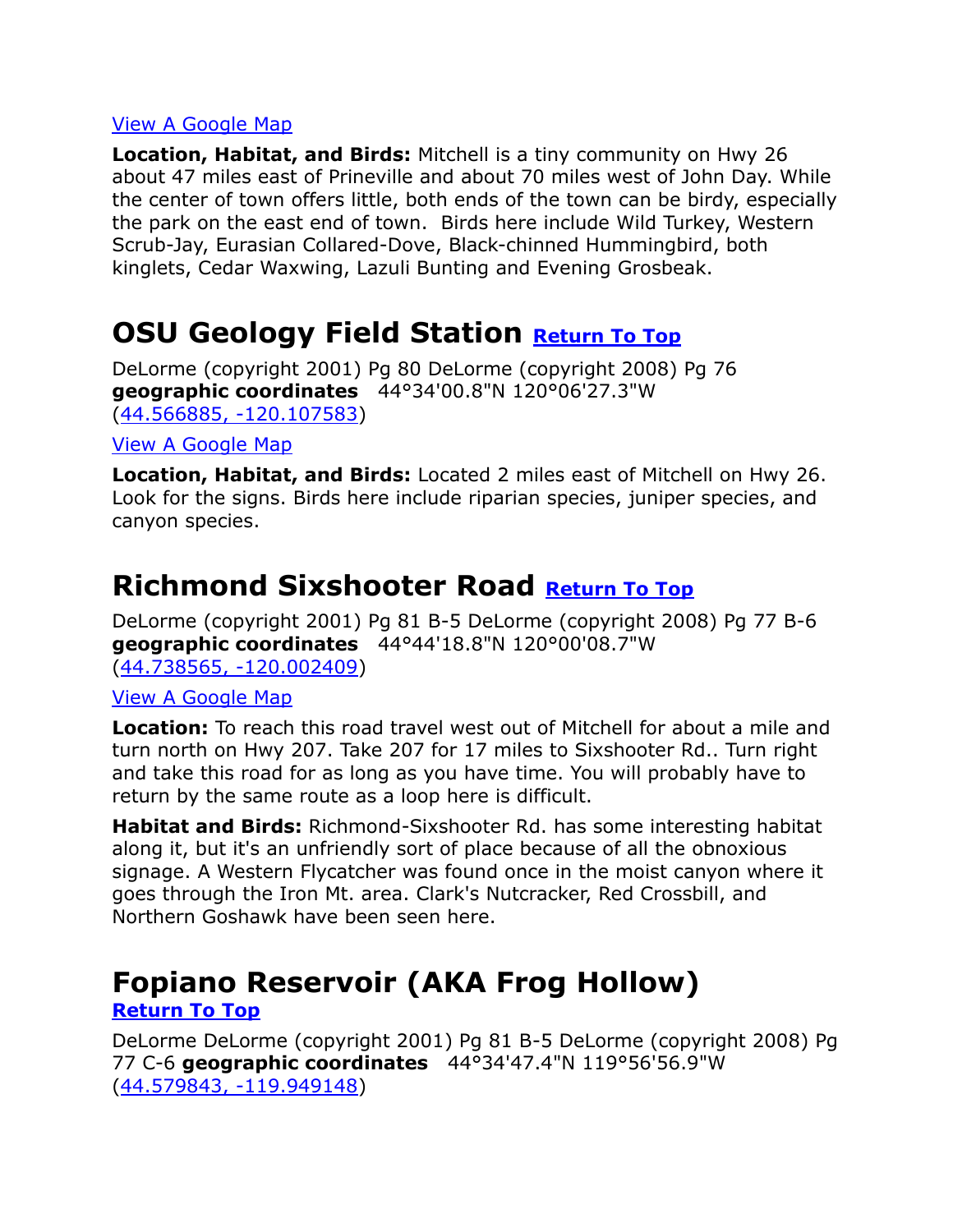[eBird Hotspot Checklist for Fopiano Reservoir](http://ebird.org/ebird/hotspot/L1660157?yr=all&m=&rank=mrec)

**Location:** Fopiano is 5 miles north of Hwy 26 on Parrish/Waterman Road (see above).

**Habitat and Birds:** Tundra Swan and Barrow's Goldeneye have been seen here. Many species of duck have been found here along with Double-crested Cormorant. Sora, Virginia Rail, Wilson's Phalarope, Loggerhead Shrike, and Yellow-headed Blackbirds are just a few of the possible species you might see.

### <span id="page-15-0"></span>**Parish Creek & Waterman Roads [Return To Top](#page-0-0)**

DeLorme (copyright 2001) Pg 81 B-5 DeLorme (copyright 2008) Pg 77 C-6 **geographic coordinates** 44°32'20.4"N 120°00'37.8"W [\(44.538986, -120.010490\)](https://www.google.com/maps/place/44°32)

[View A Google Map](http://maps.google.com/maps/ms?hl=en&ie=UTF8&msa=0&msid=108036481085398338899.00046f92e0e6dee240fe3&ll=44.552925,-119.941349&spn=0.210157,0.527&z=12)

**Location, Habitat, and Birds:** Travel 8.4 miles east of Mitchell to Parrish Creek Road. "Parrish Creek Rd." is actually signed as "Waterman Rd." for the stretch between Hwy 26 and "downtown" Waterman (just an old hay shed that the years and weather have not been kind to). After that it turns into Parrish Creek Rd. from there to Spray, with different habitat (ponderosa pines etc. rather than the open country that you find from Mountain Creek to Waterman). The Waterman Rd. portion can be amazing for the numbers of Mountain Bluebirds and Yellow-rumped Warblers moving through the sagebrush during fall migration, in mid-September. Also there are a few good sparrow spots, and a Scrub Jay once appeared in the patch of junipers before Fopiano Reservoir.

### <span id="page-15-1"></span>**West Branch Road [Return To Top](#page-0-0)**

DeLorme (copyright 2001) Pg 80 B-3 DeLorme (copyright 2008) Pg 76 C-4 **geographic coordinates** 44°33'42.8"N 120°18'22.9"W [\(44.561885, -120.306359\)](https://www.google.com/maps/place/44°33)

[View A Google Map](http://maps.google.com/maps/ms?hl=en&ie=UTF8&msa=0&msid=108036481085398338899.00046f929e1c2d761f517&ll=44.630551,-120.128632&spn=0.839497,2.108002&z=10)

**Location:** West Branch Road is 10 miles west of Mitchell on Hwy 26. This is about 37 miles from Prineville.

**Habitat and Birds:** This road starts in juniper, runs through farmland and sage country, and ends up in timber. These diverse habitats lead to a large birding list for this location. Species here include Rufous Hummingbird, Red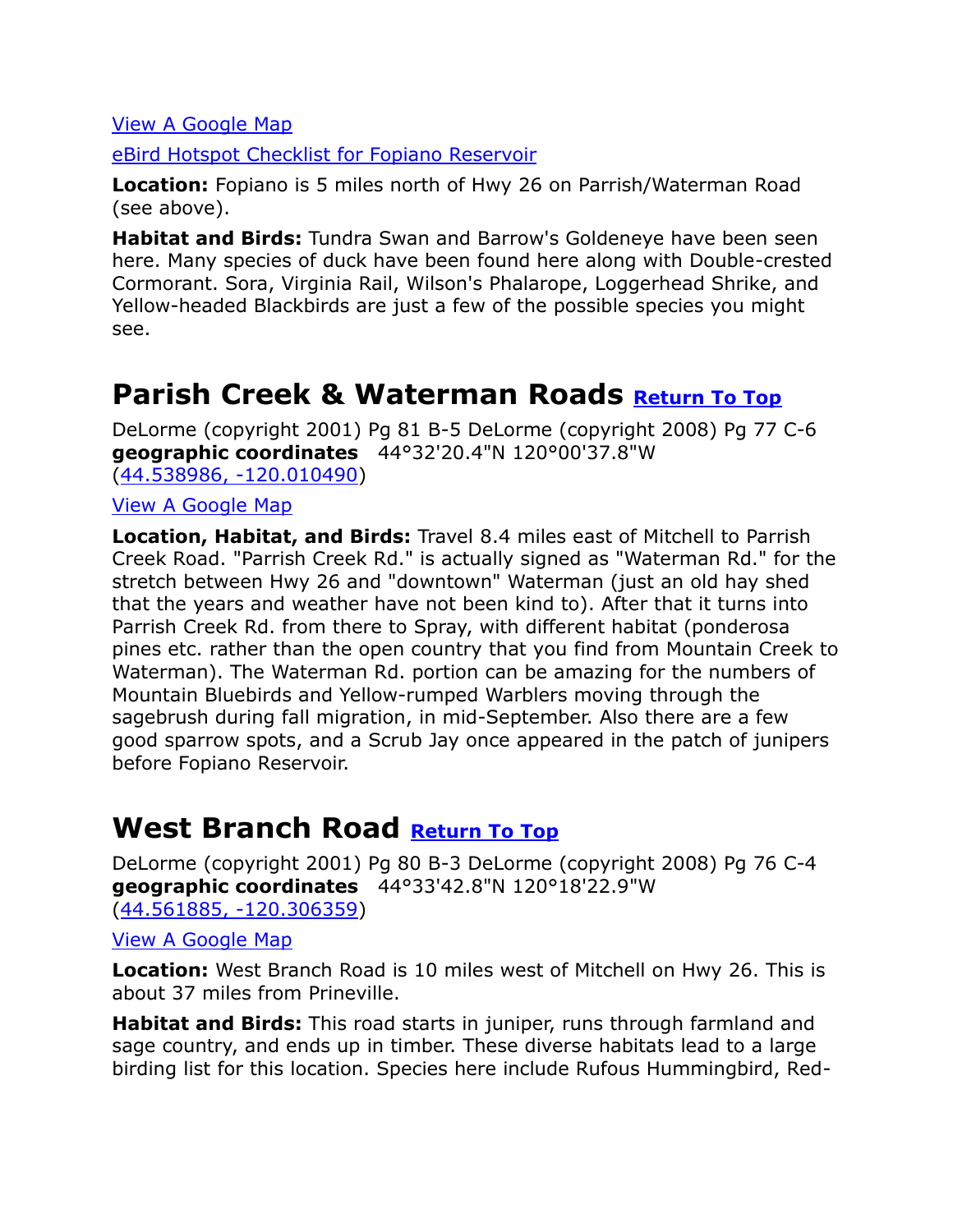naped Sapsucker, White-headed Woodpecker, Pacific-Slope Flycatcher, Western Bluebird, MacGillivray's Warbler, and Lincoln Sparrow.

### <span id="page-16-0"></span>**Bandit Springs [Return To Top](#page-0-0)**

DeLorme (copyright 2001) Pg 80 C-3 DeLorme (copyright 2008) Pg 77 C-4 **geographic coordinates** 44°29'11.7"N 120°23'49.4"W [\(44.486579, -120.397068\)](https://www.google.com/maps/place/44°29)

### [View A Google Map](http://maps.google.com/maps/ms?hl=en&ie=UTF8&msa=0&msid=108036481085398338899.00046f92f298fac8376b5&ll=44.465151,-120.346985&spn=0.420945,1.054001&z=11)

**Location:** Bandit Springs is often the first site birded when people come to Wheeler County as it is close to the Crook County border and most people come through Prineville to access this county. From Prineville, drive 31.5 miles on Hwy 26 and look for the signs to Bandit Springs.

**Habitat and Birds:** This is a timbered area and you should expect timber species. Red Crossbills, Red-breasted Nuthatch, White-headed Woodpecker, Western Wood Pewee, Mt. Chickadee, Pygmy Owl, Northern Goshawk, and Olive-sided Flycatcher can be found here.

## <span id="page-16-1"></span>**Crystal Springs Aspen Groves [Return To Top](#page-0-0)**

DeLorme (copyright 2001) Pg 80 C-3 DeLorme (copyright 2008) Pg 76 C-4 **geographic coordinates** 44°29'02.0"N 120°20'12.2"W

**Aspen Groves** - [\(44.457823, -120.352561\)](https://www.google.com/maps/place/44°27)

**Wildwood Campground** - [\(44.483889, -120.336721\)](https://www.google.com/maps/place/44°29)

### [View A Google Map](http://maps.google.com/maps/ms?hl=en&ie=UTF8&msa=0&msid=108036481085398338899.00046f92f298fac8376b5&ll=44.465151,-120.346985&spn=0.420945,1.054001&z=11)

**Location:** From Prineville, travel 28.6 miles east on Hwy 26. Turn right (south) on Rd 2630 and travel another 3.5 miles to road 2210 (birding along this stretch is productive). Turn left (NE) on 2210 and drive 3.1 miles to Wildwood Campground. Stop and bird the aspen groves as you come to them.

**Habitat and Birds:** This mixed forest is dominated by ponderosa pine and scattered aspen groves. Look and listen for Northern Pygmy-owl, Williamson's Sapsucker, nuthatches, chickadees, and creepers. Winter Wren can be found in the moist areas and Hermit Thrush nests here. Townsend's Warblers are up high and Fox Sparrows down low. Common Nighthawks and Vaux's Swift vie for winged food above the treetops while Ruby-crowned Kinglets and MacGillivray's Warblers work the lower brush. Wildwood Campground is a good birding site, though it's not as productive as it used to be since they cleared out the shrubs and young trees in the spring area where Mac Warblers and Lincoln's Sparrows used to nest. But there are still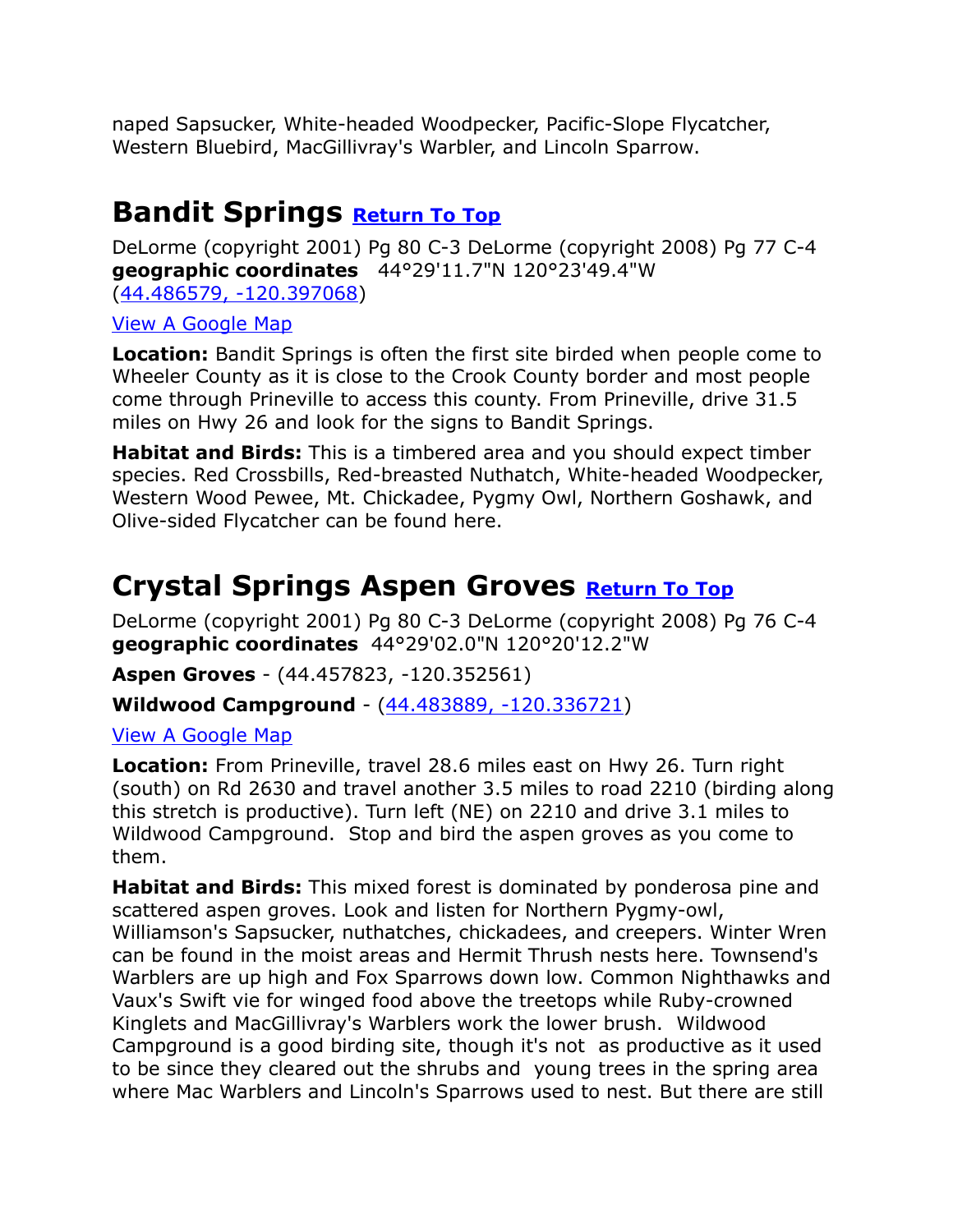lots of Townsend's Warblers singing and nesting high in the Doug firs there, and other birds typical of the moister forests on the north slope of the Ochocos. If you camp out there in summer, you can count on a good evening serenade by Hermit Thrushes.

Here is a partial list of species that have been recorded right in the campground:

Northern Pygmy-Owl (Glaucidium gnoma) Williamson's Sapsucker (Sphyrapicus thyroideus) Hairy Woodpecker (Picoides villosus) Mountain Chickadee (Poecile gambeli) Red-breasted Nuthatch (Sitta canadensis) Brown Creeper (Certhia americana) Pacific Wren (Troglodytes troglodytes) Hermit Thrush (Catharus guttatus) Orange-crowned Warbler (Vermivora celata) Yellow-rumped Warbler (Dendroica coronata) Townsend's Warbler (Dendroica townsendi) Spotted Towhee (Pipilo maculatus) Fox Sparrow (Passerella iliaca) Dark-eyed Junco (Junco hyemalis)

A lot of other birds can be found on walks or short drives. The horseshoe bend in the road about a half mile just below the campground overlooks an old burn where these species of woodpeckers have been found:

Lewis' Woodpecker (Melanerpes lewis) Williamson's Sapsucker (Sphyrapicus thyroideus) Red-naped Sapsucker (Sphyrapicus nuchalis) Hairy Woodpecker (Picoides villosus) White-headed Woodpecker (Picoides albolarvatus) Northern Flicker (Colaptes auratus) Pileated Woodpecker (Dryocopus pileatus)

Mountain Bluebirds, Chipping Sparrows, Western Tanagers etc. can usually be found nearby in nesting season.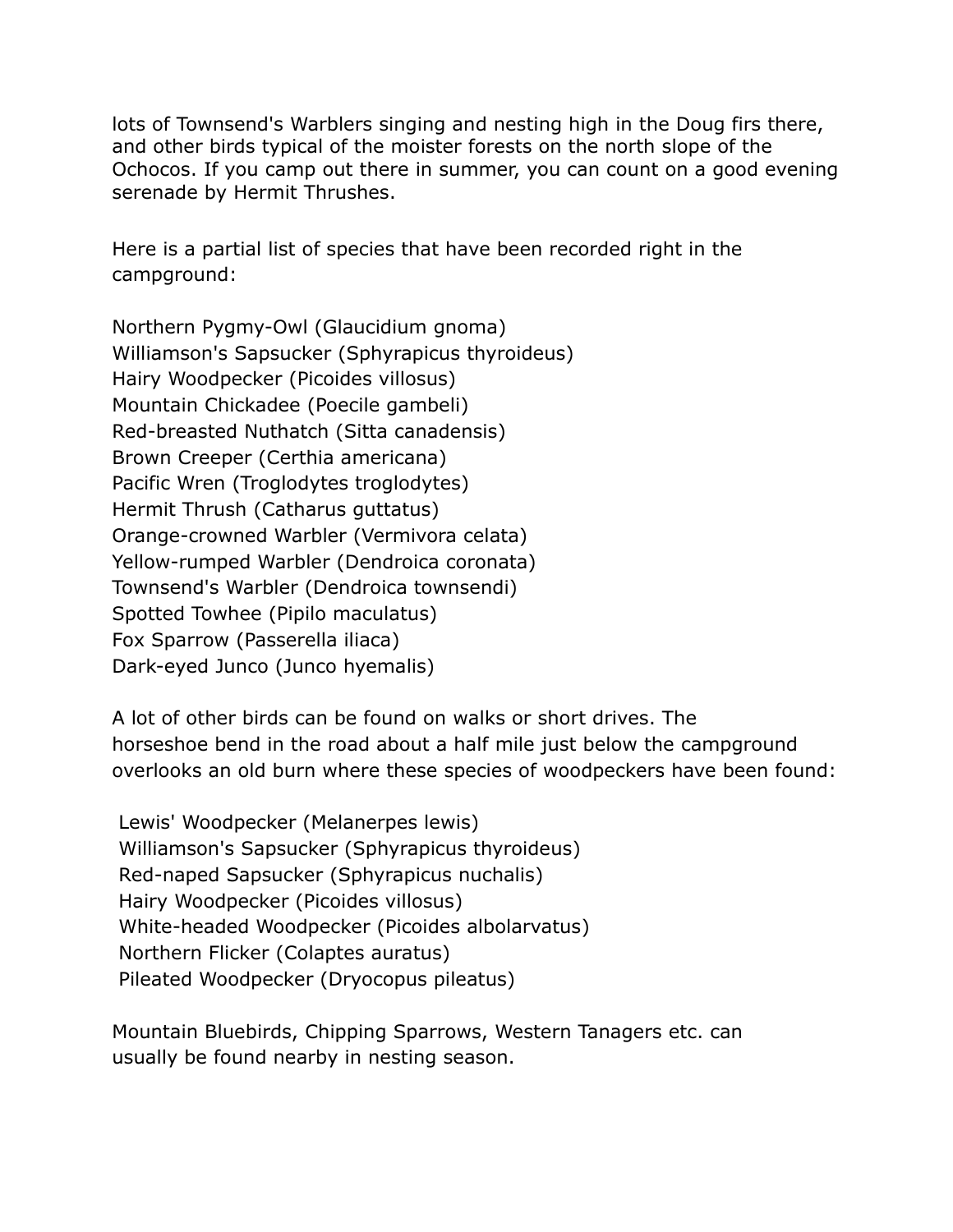### <span id="page-18-0"></span>**Bridge Creek Wilderness [Return To Top](#page-0-0)**

DeLorme (copyright 2001) Pg 80 C-3 DeLorme (copyright 2008) Pg 76 D-5 **geographic coordinates** 44°27'44.6"N 120°13'29.8"W (44.462388, [-120.224935\)](https://www.google.com/maps/place/44°27)

[View A Google Map](http://maps.google.com/maps/ms?hl=en&ie=UTF8&msa=0&msid=108036481085398338899.00046f92f298fac8376b5&ll=44.465151,-120.346985&spn=0.420945,1.054001&z=11)

[Wilderness.net website](http://www.wilderness.net/index.cfm?fuse=NWPS&sec=wildView&WID=77)

**Location:** - From Prineville, go about 16 miles east on US 26, 8.5 miles north on Forest Road 22 (Ochoco Creek Road), 0.5 miles north on FR 150 (Howard Creek Road), then 7 miles north and east on FR 2630 to the Pisgah Springs/North Point trailhead. There is a primitive campground here.

**Habitat and Birds:** This is one of Oregon's smallest Wilderness areas at about 5400 Acres. There are few trails and birding can be a solitary experience here unless you choose to do it during the fall hunting season. The Bridge Creek fire of 2008 virtually destroyed the forest here so burned forest predominates. The regular forest species like nuthatches and chickadees are common but Pileated Woodpecker can sometimes be found here as can Northern Goshawk. Birding from the road can be very productive if you are not too adventurous. If you plan on exploring the wilderness, see the above Wilderness.net link for safety precautions and hints for a more enjoyable and safe outing.

### <span id="page-18-1"></span>**Mt. Pisgah Lookout [Return To Top](#page-0-0)**

DeLorme (copyright 2001) Pg 80 C-4 DeLorme (copyright 2008) Pg 76 D-5 **geographic coordinates** 44°27'25.1"N 120°14'10.5"W [\(44.456977, -120.236241\)](https://www.google.com/maps/place/44°27)

[View A Google Map](http://maps.google.com/maps/ms?hl=en&ie=UTF8&msa=0&msid=108036481085398338899.00046f92f298fac8376b5&ll=44.465151,-120.346985&spn=0.420945,1.054001&z=11)

**Location:** Mt. Pisgah is in SW Wheeler County. **The road to the top where the lookout is not for low clearance vehicles and can challenge even some high clearance SUVs**. Pisgah is not easy to reach. It is probably best accessed via northern Crook County. From Prineville, take Hwy 26 for 15 miles. Turn right at Ochoco Creek Road and follow the signs for Walton Lake and Ochoco Ranger Station. Continue for 8.5 miles and turn left on Badger Cr. Road (Also called Forest Road 22, this is just past Ochoco Ranger Station (again, follow signs to Walton Lake). Take Badger Creek for 4.4 miles (just past Walton Lake....the north end of Walton Lake marks the Wheeler/Crook county line). Stay right on Badger Creek and keep on Badger Creek for 7.5 miles to Fox Creek Road. Take Fox Creek north for 5.1 miles and look for the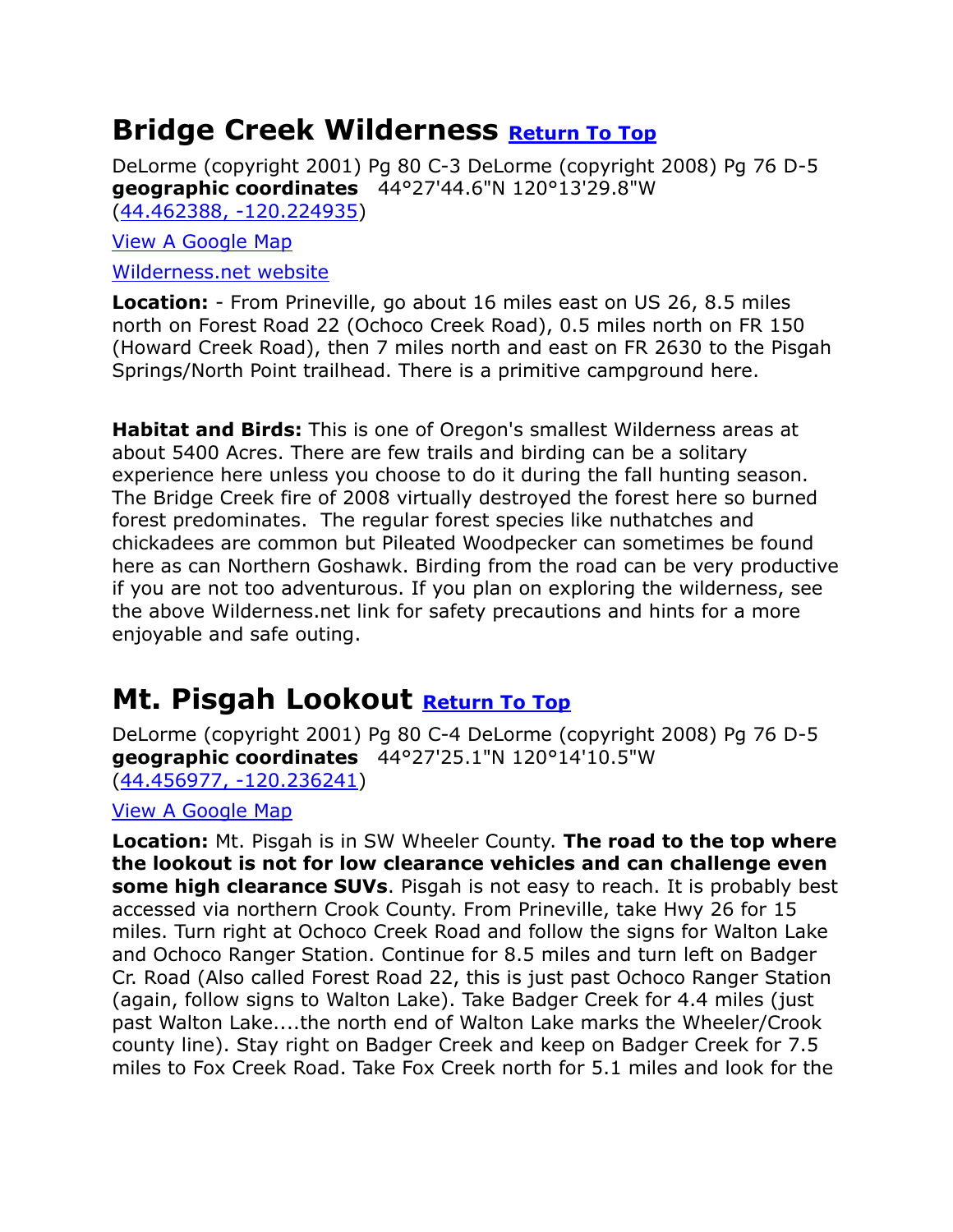sign to the Mt. Pisgah Lookout. The steep access road [\(44.456893, -](https://www.google.com/maps/place/44°27) [120.202353\)](https://www.google.com/maps/place/44°27) can be walked if your car is not brave enough to try the road.

**Habitat and Birds:** This is one of the few places in Oregon that offers the preferred habitat for Boreal Owl. Much of the Boreal Owl habitat burned in the 2008 Bridge Creek fire but there may still be enough habitat to support this species. This species has been located in the Bridge Creek Wilderness area in SW Wheeler County. Pisgah is a mostly bald hill that has a lookout tower on the top. Other species in this area include N. Goshawk, Gray Jay, Clark's Nutcracker, Red Crossbill, Cassin's Finch, and Townsend's Warbler. Check the wet spots for Lincoln Sparrow and even Killdeer have been spotted in the area. Pygmy and Saw-whet owls are in the area and this may be a good area to find Three-toed Woodpecker. Certainly Black-backed Woodpeckers are present. If you are looking to establish the forest bird portion of your Wheeler County list, you could do worse than choose this area.

## <span id="page-19-0"></span>**Barnhouse Spring Camp Ground [Return To Top](#page-0-0)**

DeLorme (copyright 2001) Pg 81 C-5 DeLorme (copyright 2008) Pg 77 D-6 **geographic coordinates** 44°28'04.5"N 119°56'26.6"W [\(44.467911, -119.940731\)](https://www.google.com/maps/place/44°28)

[View A Google Map](http://maps.google.com/maps/ms?hl=en&ie=UTF8&msa=0&msid=108036481085398338899.00046f93275498db63e70&ll=44.36706,-119.903412&spn=0.8433,2.108002&z=10)

[eBird Hotspot Checklist for Barnhouse Campground](http://ebird.org/ebird/hotspot/L2937252?yr=all&m=&rank=mrec)

**Location:** - 1) From Prineville travel on Hwy 380 for 55 miles to Paulina. Continue east on 380 3.5 miles to Beaver Creek Road. Turn north and travel for 8 miles to Forest Rd. 42. Take Forest Rd. 42 north for 8 miles to Forest Rd. 12. Take Forest Rd. 12 north 17 miles to campground. 2) Travel from Prineville to Mitchell on US 26 (48 miles). Stay on Hwy 26 and go 13 miles east of Mitchell. Turn right on Forest Rd. 12 and travel south 5 miles to the campground. 3) From John Day take US 26 west to Dayville. Twenty five miles west of Dayville, turn left on Forest Road 12. Go south on Forest Rd. 12 for 5 miles to the campground.

**Habitat and Birds:** This location gives a very good mountain birding experience. This is one of the best locations in the county to build a good mountain species list.

### <span id="page-19-1"></span>**Forest Road 12 [Return To Top](#page-0-0)**

DeLorme (copyright 2001) Pg 80 B-4 DeLorme (copyright 2008) Pg 77 C-6 **geographic coordinates** 44°31'16.4"N 119°55'41.7"W [\(44.521225, -119.928250\)](https://www.google.com/maps/place/44°31)

[View A Google Map](http://maps.google.com/maps/ms?hl=en&ie=UTF8&msa=0&msid=108036481085398338899.00046f93275498db63e70&ll=44.36706,-119.903412&spn=0.8433,2.108002&z=10)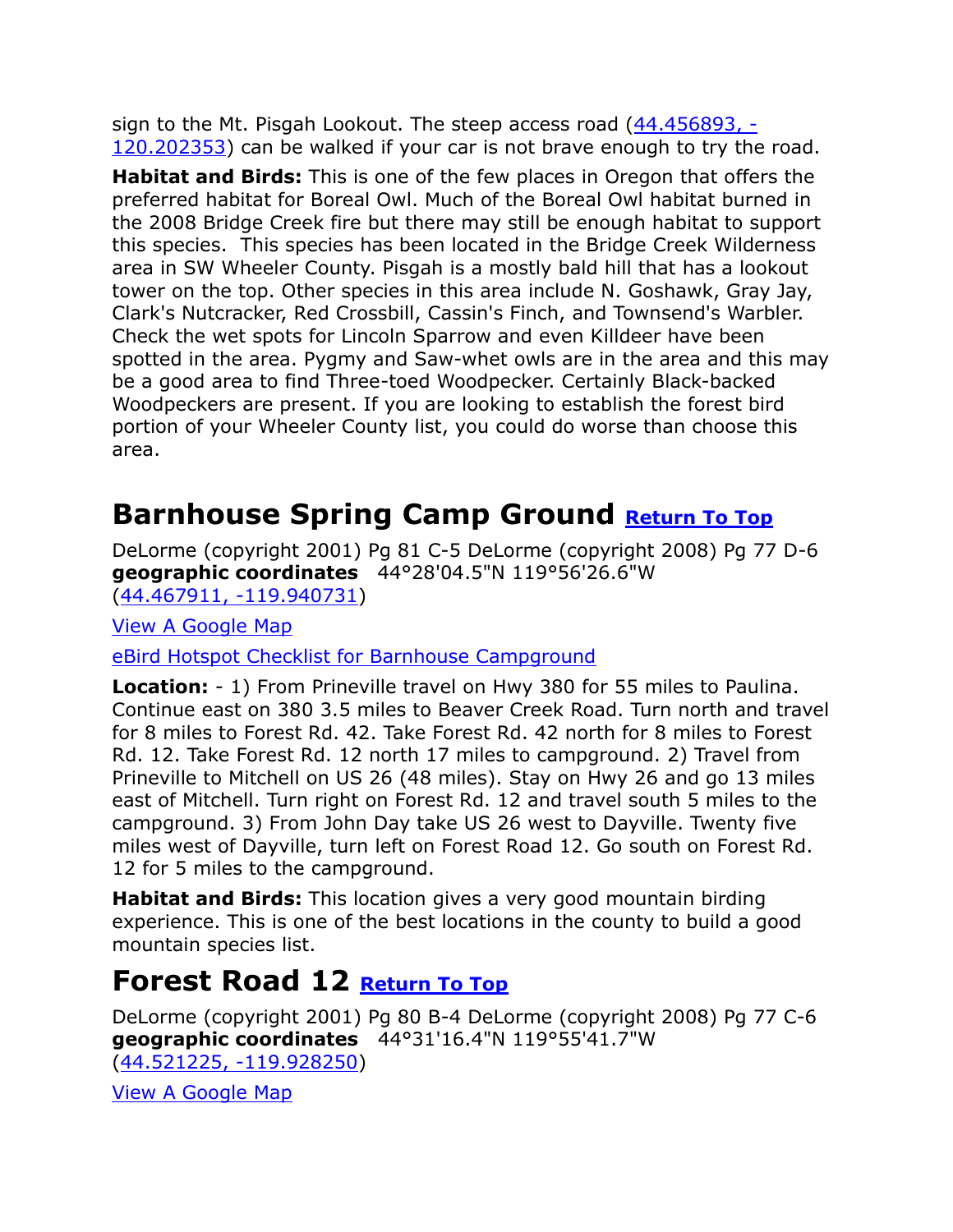**Location:** This road is off of Hwy 26 13 east of Mitchell and 26 miles from Dayville (in fact, look for the road sign that says such right at the intersection, this will help you spot FR 12.

**Habitat and Birds:** This is a well maintained road that starts in dry desert sage and ends in lush forest. Look for sage species for the first mile and a half (Brewer's Sparrow, Lark Sparrow) then transition into the dry forest where Ash-throated Flycatchers and Dusky Flycatchers will greet you. Then continue as long as you like higher and higher into the pine forest.

## <span id="page-20-0"></span>**Antone Road [Return To Top](#page-0-0)**

DeLorme (copyright 2001) Pg 81 C-5 DeLorme (copyright 2008) Pg 77 D-7 **geographic coordinates** 44°31'31.4"N 119°53'36.6"W [\(44.525403, -119.893505\)](https://www.google.com/maps/place/44°31)

**While this is probably the best winter birding site in the county, access to this road is always determined by the current owner. Please call 541 462-3145 to get current ownership and access information.** 

### [View A Google Map](http://maps.google.com/maps/ms?hl=en&ie=UTF8&msa=0&msid=108036481085398338899.00046f9318974e8f2261e&ll=44.504953,-119.810371&spn=0.21033,0.527&z=12)

**Location, Habitat, and Birds:** This area has recently been closed to the public reportedly due to a 99 year lease by Wheeler County to the new ranch owners. The road is now signed as private. Call 541 462-3145 for permission. If you receive permission to bird the area, take Antone Road for 1.5 miles and scan Fort Creek Reservoir. This is the site of many of the county's rare waterfowl sightings; including Bonaparte's Gull and Long-tailed Duck. Continue on for a couple of miles through Pine Hollow and Shingle Creek.

### <span id="page-20-1"></span>**Mountain Creek Valley [Return To Top](#page-0-0)**

DeLorme (copyright 2001) Pg 81 B-5 DeLorme (copyright 2008) Pg 77 C-6 **geographic coordinates** 44°31'11.5"N 119°56'54.2"W [\(44.519864, -119.948379\)](https://www.google.com/maps/place/44°31)

### [View A Google Map](http://maps.google.com/maps/ms?hl=en&doflg=ptm&ie=UTF8&msa=0&msid=108036481085398338899.00046fb86a2fe40a86b4c&ll=44.510707,-119.860153&spn=0.420616,1.054001&z=11)

**Location:** From the Junction of Hwys 19 and 26, travel 1.5 miles west on 26 to the Wheeler County line. From this point, travel west for 3.2 miles and Mountain Creek will appear on the side of the road. Hwy 26 follows Mountain Creek for 18 miles. Coming from the west, you will pick up Mountain Creek about 8 miles east of Mitchell.

**Habitat and Birds:** This section of Hwy 26 is a little hard to bird if the traffic is high but early mornings can produce good birds here. Look for Golden Eagle, ducks like Cinnamon Teal and merganser, Cooper's Hawk,